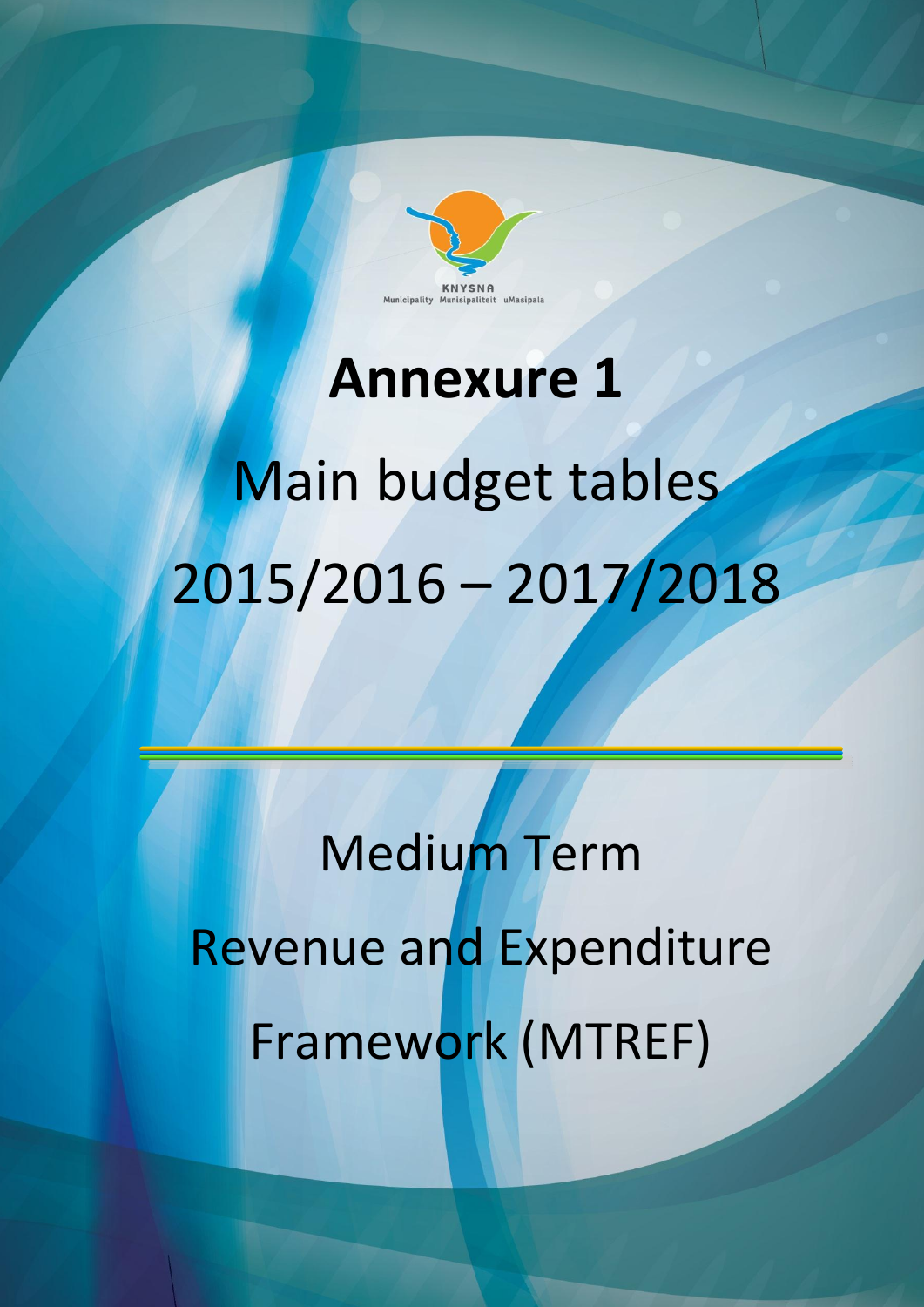# WC048 Knysna - Table A1 Budget Summary

| <b>Description</b>                                                      | 2011/12            | 2012/13            | 2013/14            |                           |                           | Current Year 2014/15         |                      | 2015/16 Medium Term Revenue & Expenditure<br>Framework |                                  |                                  |  |
|-------------------------------------------------------------------------|--------------------|--------------------|--------------------|---------------------------|---------------------------|------------------------------|----------------------|--------------------------------------------------------|----------------------------------|----------------------------------|--|
| <b>R</b> thousands                                                      | Audited<br>Outcome | Audited<br>Outcome | Audited<br>Outcome | Original<br><b>Budget</b> | Adjusted<br><b>Budget</b> | <b>Full Year</b><br>Forecast | Pre-audit<br>outcome | <b>Budget Year</b><br>2015/16                          | <b>Budget Year</b><br>+1 2016/17 | <b>Budget Year</b><br>+2 2017/18 |  |
| <b>Financial Performance</b>                                            |                    |                    |                    |                           |                           |                              |                      |                                                        |                                  |                                  |  |
| Property rates                                                          | 127 721            | 142 475            | 147 030            | 162 261                   | 162 261                   | 162 261                      | 162 261              | 178 459                                                | 191 866                          | 205 364                          |  |
| Service charges                                                         | 226 549            | 241 302            | 252 538            | 272 586                   | 267 586                   | 267 586                      | 267 586              | 305 246                                                | 348 898                          | 387 924                          |  |
| Investment revenue                                                      | 6 6 6 7            | 6589               | 5 9 4 4            | 2 3 4 6                   | 2 3 4 6                   | 2 3 4 6                      | 2 3 4 6              | 3 200                                                  | 3 4 0 0                          | 3 600                            |  |
| Transfers recognised - operational<br>Other own revenue                 | 89 231<br>57 277   | 83819<br>35 518    | 89 804<br>66 614   | 68 844<br>30 730          | 91 990<br>93 780          | 91 990<br>93 780             | 91 990<br>93 780     | 93 803<br>96 393                                       | 104 483<br>104 973               | 108 783<br>114 889               |  |
|                                                                         | 507 444            | 509 703            | 561 930            | 536 766                   | 617 962                   | 617 962                      | 617 962              | 677 101                                                | 753 620                          | 820 560                          |  |
| <b>Total Revenue (excluding capital transfers and</b><br>contributions) |                    |                    |                    |                           |                           |                              |                      |                                                        |                                  |                                  |  |
| <b>Employee costs</b>                                                   | 139 676            | 153 828            | 170 268            | 173 706                   | 181 491                   | 181 491                      | 181 491              | 201 541                                                | 217 447                          | 232 214                          |  |
| Remuneration of councillors                                             | 5619               | 5 9 0 8            | 6 2 4 0            | 6 6 6 5                   | 6 6 6 5                   | 6 6 6 5                      | 6 6 6 5              | 6817                                                   | 7 2 9 4                          | 7804                             |  |
| Depreciation & asset impairment                                         | 148 738            | 21 403             | 22 234             | 28 199                    | 28 199                    | 28 199                       | 28 199               | 29 14 6                                                | 32 544                           | 34 749                           |  |
| Finance charges                                                         | 16 686             | 14 876             | 14 4 88            | 18 493                    | 14 499                    | 14 499                       | 14 499               | 16 568                                                 | 15 5 86                          | 16 520                           |  |
| Materials and bulk purchases                                            | 124 337            | 140 439            | 145 522            | 154 079                   | 146 676                   | 146 676                      | 146 676              | 165 110                                                | 174 825                          | 189 690                          |  |
| Transfers and grants                                                    | 5 7 8 4            | 5610               | 5 0 0 1            | 5514                      | 5 4 6 4                   | 5 4 6 4                      | 5 4 6 4              | 5 5 5 6                                                | 5 6 6 5                          | 5 7 8 1                          |  |
| Other expenditure<br><b>Total Expenditure</b>                           | 251 692<br>692 532 | 152 978<br>495 042 | 203 290<br>567 043 | 154 093<br>540 748        | 230 358<br>613 352        | 230 358<br>613 352           | 230 358<br>613 352   | 255 640<br>680 377                                     | 276 919<br>730 280               | 289 255<br>776 013               |  |
| Surplus/(Deficit)                                                       | (185088)           | 14 662             | (5113)             | (3981)                    | 4611                      | 4611                         | 4611                 | (3 276)                                                | 23 340                           | 44 547                           |  |
| Transfers recognised - capital                                          | 30 679             | 41 023             | 39 27 2            | 39 484                    | 50 667                    | 50 667                       | 50 667               | 56 265                                                 | 46 586                           | 41 027                           |  |
| Contributions recognised - capital & contributed assets                 | 777                | 695                | 4 5 8 9            |                           |                           |                              |                      |                                                        | $\overline{\phantom{0}}$         |                                  |  |
| Surplus/(Deficit) after capital transfers &                             | (153632)           | 56 379             | 38 749             | 35 503                    | 55 278                    | 55 278                       | 55 278               | 52 989                                                 | 69 926                           | 85 574                           |  |
| contributions                                                           |                    |                    |                    |                           |                           |                              |                      |                                                        |                                  |                                  |  |
| Share of surplus/ (deficit) of associate                                |                    |                    |                    |                           |                           |                              |                      |                                                        |                                  |                                  |  |
| Surplus/(Deficit) for the year                                          | (153632)           | 56 379             | 38 749             | 35 503                    | 55 278                    | 55 278                       | 55 278               | 52 989                                                 | 69 926                           | 85 574                           |  |
| Capital expenditure & funds sources                                     |                    |                    |                    |                           |                           |                              |                      |                                                        |                                  |                                  |  |
| Capital expenditure                                                     | 60 268             | 75 079             | 77 263             | 70 174                    | 89 134                    | 89 134                       | 89 134               | 92 473                                                 | 70 240                           | 58 992                           |  |
| Transfers recognised - capital                                          | 30 679             | 38 36 3            | 40 132             | 39 4 84                   | 50 667                    | 50 667                       | 50 667               | 56 265                                                 | 46 586                           | 41 027                           |  |
| Public contributions & donations                                        | 777                | 446                | 4519               | ۳                         |                           | $\overline{\phantom{a}}$     |                      |                                                        | ۳                                |                                  |  |
| Borrowing                                                               | 13 094             | 23 105             | 14 3 18            | 16 695                    | 17 105                    | 17 105                       | 17 105               | 14 732                                                 | 11 570                           | 9660                             |  |
| Internally generated funds                                              | 15 718             | 13 165<br>75 079   | 18 294             | 13 995                    | 21 363                    | 21 363                       | 21 363               | 21 476                                                 | 12 084                           | 8 3 0 5<br>58 992                |  |
| <b>Total sources of capital funds</b>                                   | 60 268             |                    | 77 263             | 70 174                    | 89 134                    | 89 134                       | 89 134               | 92 473                                                 | 70 240                           |                                  |  |
| inancial position                                                       |                    |                    |                    |                           |                           |                              |                      |                                                        |                                  |                                  |  |
| Total current assets                                                    | 129 270            | 131 528            | 107 905            | 124 787                   | 103 850                   | 102 079                      | 102 079              | 100 996                                                | 140 182                          | 201 907                          |  |
| Total non current assets                                                | 849 969<br>94 692  | 900 178            | 956 742            | 1018637                   | 1018839                   | 1018839                      | 1018839              | 1083177                                                | 1 121 941<br>112 549             | 1 147 312                        |  |
| <b>Total current liabilities</b><br>Total non current liabilities       | 236 725            | 105 418<br>223 267 | 112 181<br>210 901 | 117 274<br>228 039        | 108 026<br>217820         | 102 168<br>221 906           | 102 168<br>221 906   | 108 337<br>226 004                                     | 229 815                          | 116 113<br>227 773               |  |
| Community wealth/Equity                                                 | 647 822            | 703 020            | 741 566            | 798 110                   | 796 844                   | 796 844                      | 796 844              | 849 833                                                | 919 759                          | 1 005 333                        |  |
|                                                                         |                    |                    |                    |                           |                           |                              |                      |                                                        |                                  |                                  |  |
| ash flows:                                                              | 68 828             | 79 820             | 77 636             | 67849                     | 87 006                    | 84 079                       | 84 079               | 97 275                                                 | 118 507                          | 135 803                          |  |
| Net cash from (used) operating<br>Net cash from (used) investing        | (62 490)           | (71 422)           | (79 299)           | (71624)                   | (90045)                   | (90045)                      | (90045)              | (93 234)                                               | (71058)                          | (59869)                          |  |
| Net cash from (used) financing                                          | (8144)             | (17740)            | (27194)            | 759                       | (290)                     | 3796                         | 3796                 | (4536)                                                 | (7333)                           | (13949)                          |  |
| Cash/cash equivalents at the year end                                   | 55 503             | 46 161             | 17 303             | 27 551                    | 13 973                    | 15 132                       | 15 132               | 14 638                                                 | 54 753                           | 116 737                          |  |
|                                                                         |                    |                    |                    |                           |                           |                              |                      |                                                        |                                  |                                  |  |
| Cash backing/surplus reconciliation<br>Cash and investments available   | 72887              | 65 186             | 38 738             | 49 532                    | 36 694                    | 37852                        | 37852                | 39 855                                                 | 81 164                           | 144 400                          |  |
| Application of cash and investments                                     | 22 673             | 15 15 9            | 20 321             | 36 558                    | 29 903                    | 24 444                       | 24 444               | 36 789                                                 | 48 696                           | 59 560                           |  |
| Balance - surplus (shortfall)                                           | 50 215             | 50 027             | 18 417             | 12 974                    | 6791                      | 13 409                       | 13 409               | 3 0 6 6                                                | 32 467                           | 84 840                           |  |
|                                                                         |                    |                    |                    |                           |                           |                              |                      |                                                        |                                  |                                  |  |
| Asset management<br>Asset register summary (WDV)                        | 829 519            | 878 857            | 933 090            | 971 184                   | 939 827                   | 994 025                      | 1 057 352            | 1057352                                                | 1095048                          | 1 1 1 9 2 9 1                    |  |
| Depreciation & asset impairment                                         | 148 738            | 21 403             | 22 234             | 28 199                    | 28 199                    | 28 199                       | 29 14 6              | 29 14 6                                                | 32 544                           | 34 749                           |  |
| Renewal of Existing Assets                                              | 35 138             | 37 898             | 36 974             | 23 441                    | 22 25 5                   | 22 25 5                      | 22 255               | 29 35 5                                                | 17 24 6                          | 15 3 36                          |  |
| Repairs and Maintenance                                                 | 22 025             | 22 515             | 30 689             | 34 796                    | 35 602                    | 35 602                       | 46 037               | 46 037                                                 | 44 117                           | 46 655                           |  |
| ree services                                                            |                    |                    |                    |                           |                           |                              |                      |                                                        |                                  |                                  |  |
| Cost of Free Basic Services provided                                    | 35 922             | 38 464             | 38 4 64            | 11 807                    | 11807                     | 11 807                       | 12 16 1              | 12 161                                                 | 12 5 26                          | 12526                            |  |
| Revenue cost of free services provided                                  | 39 574             | 49 713             | 50 534             | 49 543                    | 49 543                    | 49 543                       | 52 267               | 52 267                                                 | 56 251                           | 56 251                           |  |
| Households below minimum service level                                  |                    |                    |                    |                           |                           |                              |                      |                                                        |                                  |                                  |  |
| Water:                                                                  | 1                  | 1                  | 1                  | $\overline{\phantom{0}}$  | ÷                         | $\overline{a}$               |                      | $\overline{\phantom{a}}$                               | $\overline{\phantom{0}}$         | $\overline{\phantom{a}}$         |  |
| Sanitation/sewerage:                                                    | 5                  | $\overline{4}$     | 3                  | 5                         | 5                         | 5                            | 5                    | 5                                                      | 5                                | 5                                |  |
| Energy:                                                                 | $\overline{7}$     | $\overline{1}$     | $\overline{7}$     | 8                         | 8                         | 8                            | 9                    | 9                                                      | 9                                | 9                                |  |
| Refuse:                                                                 | $\overline{c}$     | $\overline{2}$     | $\overline{2}$     | $\equiv$                  | ÷,                        | $\overline{a}$               |                      | $\equiv$                                               | $\overline{a}$                   |                                  |  |
|                                                                         |                    |                    |                    |                           |                           |                              |                      |                                                        |                                  |                                  |  |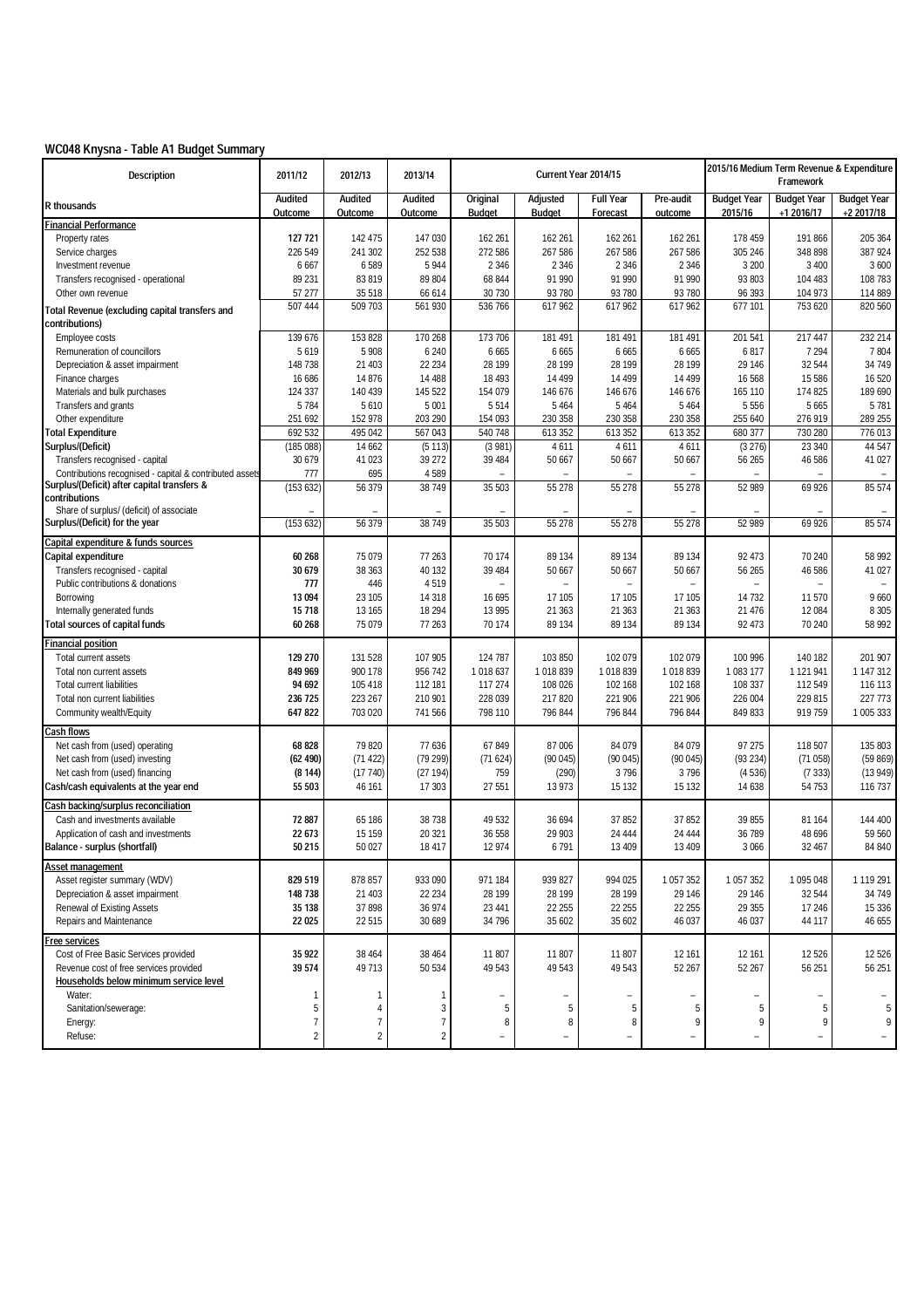#### **WC048 Knysna - Table A2 Budgeted Financial Performance (revenue and expenditure by standard classification)**

| <b>Standard Classification Description</b> | Ref            | 2011/12                   | 2012/13                          | 2013/14                   |                           | Current Year 2014/15      |                                     | 2015/16 Medium Term Revenue & Expenditure<br><b>Framework</b> |          |                                          |  |
|--------------------------------------------|----------------|---------------------------|----------------------------------|---------------------------|---------------------------|---------------------------|-------------------------------------|---------------------------------------------------------------|----------|------------------------------------------|--|
| <b>R</b> thousand                          | $\mathbf{1}$   | <b>Audited</b><br>Outcome | <b>Audited</b><br><b>Outcome</b> | <b>Audited</b><br>Outcome | Original<br><b>Budget</b> | Adjusted<br><b>Budget</b> | <b>Full Year</b><br><b>Forecast</b> | <b>Budget Year</b><br>2015/16                                 | 2016/17  | Budget Year +1 Budget Year +2<br>2017/18 |  |
| Revenue - Standard                         |                |                           |                                  |                           |                           |                           |                                     |                                                               |          |                                          |  |
| Governance and administration              |                | 187 031                   | 168 465                          | 170 056                   | 181 479                   | 183 057                   | 183 057                             | 200 895                                                       | 225 596  | 241 964                                  |  |
| Executive and council                      |                | 37 772                    | 10 138                           | 8845                      | 6 4 1 4                   | 6414                      | 6414                                | 8 4 9 1                                                       | 9596     | 10 5 84                                  |  |
| Budget and treasury office                 |                | 137 945                   | 153 000                          | 157 100                   | 170 300                   | 171 318                   | 171 318                             | 187 483                                                       | 210 782  | 225 645                                  |  |
| Corporate services                         |                | 11 313                    | 5 3 2 7                          | 4 1 1 1                   | 4765                      | 5 3 2 4                   | 5 3 2 4                             | 4921                                                          | 5 2 1 8  | 5735                                     |  |
| <b>Community and public safety</b>         |                | 71 761                    | 78 960                           | 115 501                   | 57861                     | 145 565                   | 145 565                             | 144 618                                                       | 150 292  | 151 395                                  |  |
| Community and social services              |                | 1466                      | 2 1 6 8                          | 10 650                    | 8691                      | 8777                      | 8777                                | 9843                                                          | 9 4 0 2  | 11 352                                   |  |
| Sport and recreation                       |                | 1031                      | 831                              | 845                       | 1071                      | 1071                      | 1071                                | 1168                                                          | 1 2 7 3  | 1 3 8 7                                  |  |
| Public safety                              |                | 7828                      | 14 2 24                          | 47 492                    | 17 157                    | 80 157                    | 80 157                              | 80 133                                                        | 87785    | 95 648                                   |  |
| Housing                                    |                | 61 435                    | 61 735                           | 56 514                    | 30 941                    | 55 559                    | 55 559                              | 53 474                                                        | 51832    | 43 008                                   |  |
| Health                                     |                | $\Omega$                  | $\overline{1}$                   |                           | Ē,                        |                           |                                     |                                                               |          | $\overline{\phantom{0}}$                 |  |
| <b>Economic and environmental services</b> |                | 7748                      | 7057                             | 14 29 2                   | 9 4 5 9                   | 16 557                    | 16 557                              | 9 2 3 4                                                       | 7631     | 8 1 6 1                                  |  |
| Planning and development                   |                | 1893                      | 1618                             | 3602                      | 3 3 7 4                   | 3 3 7 4                   | 3 3 7 4                             | 3594                                                          | 2836     | 3 1 4 2                                  |  |
| Road transport                             |                | 5855                      | 5 4 3 9                          | 6782                      | 6 0 8 5                   | 13 183                    | 13 183                              | 5640                                                          | 4795     | 5019                                     |  |
| <b>Environmental protection</b>            |                |                           |                                  | 3 9 0 8                   |                           | L.                        |                                     |                                                               |          |                                          |  |
| <b>Trading services</b>                    |                | 272 361                   | 296 939                          | 305 943                   | 327 452                   | 323 452                   | 323 452                             | 378 619                                                       | 416 687  | 460 067                                  |  |
| Electricity                                |                | 172 645                   | 188 048                          | 200 130                   | 209 120                   | 204 120                   | 204 120                             | 240 824                                                       | 268 266  | 300 204                                  |  |
| Water                                      |                | 50 357                    | 60 212                           | 65 4 9 6                  | 72858                     | 72858                     | 72858                               | 78 4 28                                                       | 88 341   | 94 633                                   |  |
| Waste water management                     |                | 28 8 4 6                  | 27 601                           | 17516                     | 19 315                    | 20 315                    | 20 315                              | 29 138                                                        | 26 755   | 28 697                                   |  |
| Waste management                           |                | 20513                     | 21 0 79                          | 22 801                    | 26 158                    | 26 158                    | 26 158                              | 30 229                                                        | 33 3 25  | 36 533                                   |  |
| <b>Other</b>                               | $\overline{4}$ |                           | ÷                                | $\overline{\phantom{0}}$  |                           |                           |                                     |                                                               |          |                                          |  |
| <b>Total Revenue - Standard</b>            | $\overline{2}$ | 538 900                   | 551 421                          | 605 792                   | 576 250                   | 668 630                   | 668 630                             | 733 366                                                       | 800 206  | 861587                                   |  |
| <b>Expenditure - Standard</b>              |                |                           |                                  |                           |                           |                           |                                     |                                                               |          |                                          |  |
| Governance and administration              |                | 336 189                   | 124 400                          | 141 920                   | 156 864                   | 167 689                   | 167 689                             | 166 485                                                       | 182 420  | 190 989                                  |  |
| Executive and council                      |                | 256 912                   | 37829                            | 46 160                    | 38 223                    | 39 7 23                   | 39 7 23                             | 41 450                                                        | 46762    | 48 788                                   |  |
| Budget and treasury office                 |                | 30 939                    | 30 784                           | 30 880                    | 42 947                    | 44 133                    | 44 133                              | 47 449                                                        | 51 562   | 54 260                                   |  |
|                                            |                | 48 338                    | 55 787                           |                           | 75 694                    | 83 833                    | 83 833                              | 77586                                                         | 84 0 96  | 87 942                                   |  |
| Corporate services                         |                | 105 716                   | 106 130                          | 64 880<br>145 498         | 73 203                    | 148 575                   | 148 575                             | 165 121                                                       | 184 507  | 194 892                                  |  |
| <b>Community and public safety</b>         |                | 8774                      | 9600                             | 10886                     | 12 986                    | 12 890                    | 12 890                              | 20 3 32                                                       | 21 4 5 6 | 24 233                                   |  |
| Community and social services              |                | 11 7 19                   | 12 9 57                          |                           | 12813                     |                           |                                     |                                                               | 14 944   | 15 9 25                                  |  |
| Sport and recreation                       |                | 21 080                    | 26 233                           | 12 6 61                   | 24 877                    | 12 860<br>88 7 20         | 12 860                              | 13 982<br>95 5 26                                             | 101 949  | 109 079                                  |  |
| Public safety                              |                |                           |                                  | 62752                     |                           |                           | 88 7 20                             |                                                               |          |                                          |  |
| Housing                                    |                | 60762                     | 53 526                           | 55 194                    | 18 4 67                   | 30 046                    | 30 046                              | 30 846                                                        | 41 4 45  | 40 639                                   |  |
| Health                                     |                | 3 3 8 1<br>30 270         | 3815<br>30 933                   | 4 0 0 5<br>39 308         | 4 0 5 9                   | 4 0 5 9<br>35 243         | 4 0 5 9                             | 4 4 3 7<br>55 409                                             | 4714     | 5016<br>55 803                           |  |
| <b>Economic and environmental services</b> |                |                           |                                  | 9 4 8 1                   | 39 683                    |                           | 35 243                              |                                                               | 52 635   | 17879                                    |  |
| Planning and development                   |                | 6 4 6 1                   | 7401                             |                           | 9539                      | 8 6 0 0                   | 8 6 0 0                             | 16 622                                                        | 16710    |                                          |  |
| Road transport                             |                | 22 783                    | 22 281                           | 28 4 9 1                  | 29 107                    | 25 546                    | 25 546                              | 36 7 74                                                       | 33 7 7 1 | 35 622                                   |  |
| Environmental protection                   |                | 1026                      | 1251                             | 1 3 3 6                   | 1037                      | 1097                      | 1097                                | 2014                                                          | 2 1 5 3  | 2 3 0 2                                  |  |
| <b>Trading services</b>                    |                | 220 357                   | 233 579                          | 240 317                   | 270 998                   | 261845                    | 261845                              | 293 362                                                       | 310 718  | 334 329                                  |  |
| Electricity                                |                | 136 857                   | 153 292                          | 157 049                   | 178516                    | 167 976                   | 167 976                             | 187 147                                                       | 197 943  | 214 665                                  |  |
| Water                                      |                | 40 109                    | 41 917                           | 40 24 3                   | 46 432                    | 47 585                    | 47 585                              | 54 479                                                        | 57839    | 61 442                                   |  |
| Waste water management                     |                | 21 4 9 5                  | 17653                            | 19 685                    | 20 26 2                   | 20 5 26                   | 20 5 26                             | 25 4 22                                                       | 27 0 24  | 28 979                                   |  |
| Waste management                           |                | 21896                     | 20716                            | 23 340                    | 25 788                    | 25 7 58                   | 25 7 58                             | 26 3 14                                                       | 27 912   | 29 244                                   |  |
| <b>Other</b>                               | $\overline{4}$ |                           | $\blacksquare$                   |                           |                           |                           |                                     |                                                               |          |                                          |  |
| <b>Total Expenditure - Standard</b>        | 3              | 692 532                   | 495 042                          | 567043                    | 540 748                   | 613 352                   | 613 352                             | 680 377                                                       | 730 280  | 776013                                   |  |
| Surplus/(Deficit) for the year             |                | (153632)                  | 56 379                           | 38 749                    | 35 503                    | 55 278                    | 55 278                              | 52 989                                                        | 69 926   | 85 574                                   |  |

*References*

*1. Government Finance Statistics Functions and Sub-functions are standardised to assist the compilation of national and international accounts for comparison purposes*

*2. Total Revenue by standard classification must reconcile to Total Operating Revenue shown in Budgeted Financial Performance (revenue and expenditure)*

*3. Total Expenditure by Standard Classification must reconcile to Total Operating Expenditure shown in Budgeted Financial Performance (revenue and expenditure)*

4. All amounts must be classified under a standard classification (modified GFS). The GFS function 'Other' is only for Abbatoirs, Air Transport, Markets and Tourism - and if used must be supported by footnotes. Nothing els *may be placed under 'Other'. Assign associate share to relevant classification*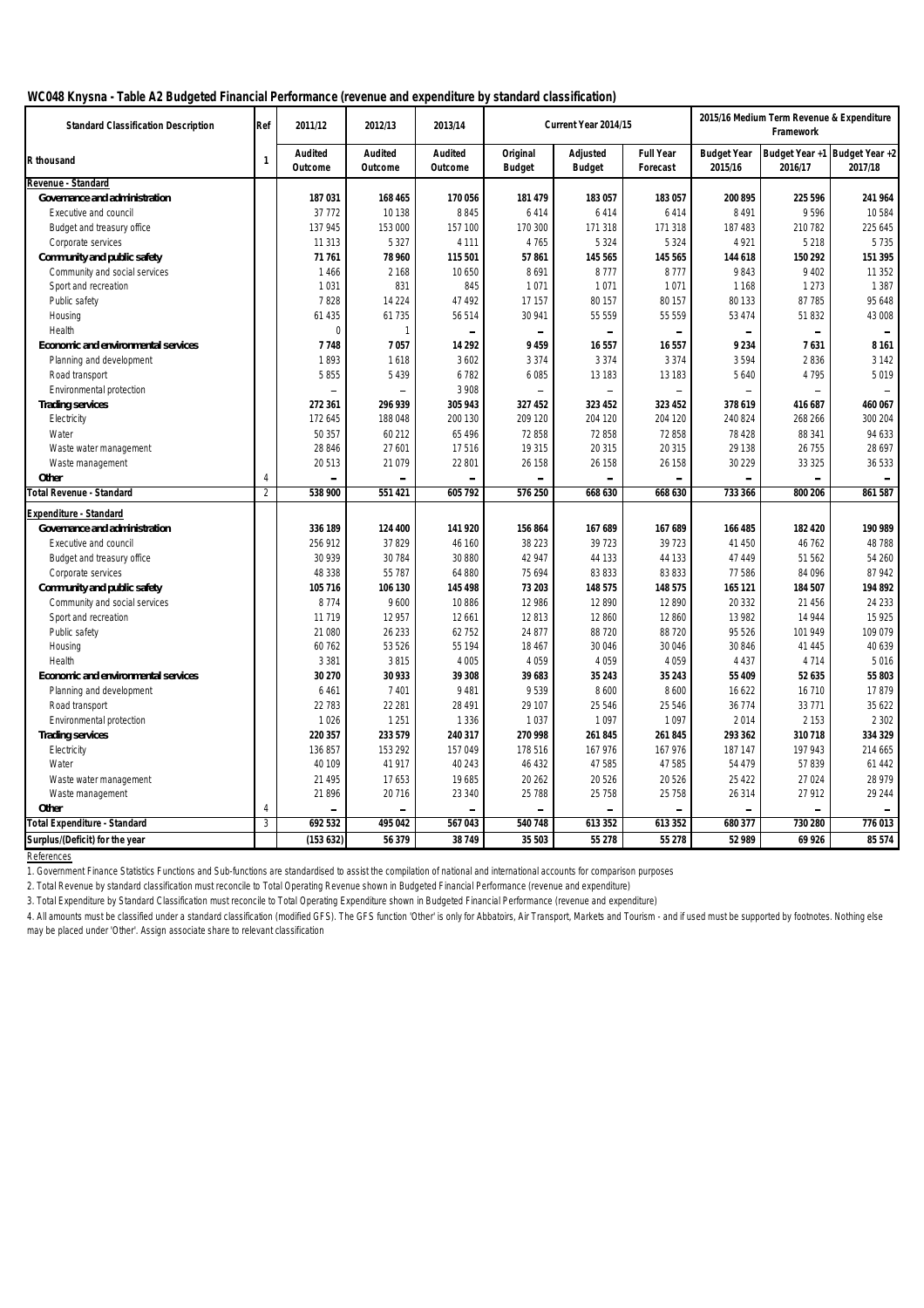# **WC048 Knysna - Table A3 Budgeted Financial Performance (revenue and expenditure by municipal vote)**

| <b>Vote Description</b>                       | Ref            | 2011/12                          | 2012/13                          | 2013/14                          | Current Year 2014/15      |                                  |                                     | 2015/16 Medium Term Revenue & Expenditure<br><b>Framework</b> |         |                                          |  |
|-----------------------------------------------|----------------|----------------------------------|----------------------------------|----------------------------------|---------------------------|----------------------------------|-------------------------------------|---------------------------------------------------------------|---------|------------------------------------------|--|
| <b>R</b> thousand                             |                | <b>Audited</b><br><b>Outcome</b> | <b>Audited</b><br><b>Outcome</b> | <b>Audited</b><br><b>Outcome</b> | Original<br><b>Budget</b> | <b>Adjusted</b><br><b>Budget</b> | <b>Full Year</b><br><b>Forecast</b> | <b>Budget Year</b><br>2015/16                                 | 2016/17 | Budget Year +1 Budget Year +2<br>2017/18 |  |
| <b>Revenue by Vote</b>                        |                |                                  |                                  |                                  |                           |                                  |                                     |                                                               |         |                                          |  |
| Vote 1 - Executive & Council                  |                | 37772                            | 10 138                           | 8845                             | 6414                      | 6414                             | 6414                                | 8491                                                          | 9596    | 10584                                    |  |
| Vote 2 - Corporate Services                   |                | 2668                             | 3631                             | 3 1 7 2                          | 3 3 4 5                   | 3804                             | 3804                                | 3644                                                          | 3986    | 4411                                     |  |
| Vote 3 - Financial Services                   |                | 138 068                          | 153 079                          | 157 171                          | 170 373                   | 171 391                          | 171 391                             | 187 563                                                       | 210 872 | 225 758                                  |  |
| Vote 4 - Strategic Services                   |                | U                                | $\overline{\phantom{0}}$         | $\overline{\phantom{0}}$         | $\overline{\phantom{0}}$  |                                  |                                     |                                                               |         |                                          |  |
| Vote 5 - Planning & Development               |                | 71 0 95                          | 63 353                           | 64 0 22                          | 34 315                    | 58 933                           | 58 933                              | 57 068                                                        | 54 668  | 46 150                                   |  |
| Vote 6 - Community Services                   |                | 35 538                           | 43 585                           | 86 275                           | 55 685                    | 118872                           | 118872                              | 125 682                                                       | 135 924 | 149 329                                  |  |
| Vote 7 - Electrical Services                  |                | 172687                           | 188 138                          | 200 293                          | 211020                    | 206 020                          | 206 020                             | 241 325                                                       | 269 243 | 301 188                                  |  |
| Vote 8 - Technical Services                   |                | 81072                            | 89 497                           | 86013                            | 95 097                    | 103 195                          | 103 195                             | 109 593                                                       | 115 917 | 124 167                                  |  |
| <b>Total Revenue by Vote</b>                  | 2              | 538 900                          | 551 421                          | 605 792                          | 576 250                   | 668 630                          | 668 630                             | 733 366                                                       | 800 206 | 861587                                   |  |
| <b>Expenditure by Vote to be appropriated</b> |                |                                  |                                  |                                  |                           |                                  |                                     |                                                               |         |                                          |  |
| Vote 1 - Executive & Council                  |                | 256 912                          | 37829                            | 46 160                           | 38 2 23                   | 39 7 23                          | 39723                               | 41 450                                                        | 46762   | 48788                                    |  |
| Vote 2 - Corporate Services                   |                | 18 642                           | 24 093                           | 28 163                           | 28 5 57                   | 29 0 71                          | 29 0 71                             | 30 004                                                        | 33 231  | 34 202                                   |  |
| Vote 3 - Financial Services                   |                | 36 648                           | 38 138                           | 40 279                           | 55 847                    | 56 659                           | 56 659                              | 62 706                                                        | 68 414  | 71825                                    |  |
| Vote 4 - Strategic Services                   |                |                                  |                                  |                                  | $\overline{\phantom{0}}$  |                                  |                                     |                                                               |         |                                          |  |
| Vote 5 - Planning & Development               |                | 71758                            | 64 596                           | 69 989                           | 36 136                    | 50 111                           | 50 111                              | 54 802                                                        | 65869   | 66 559                                   |  |
| Vote 6 - Community Services                   |                | 75 233                           | 81 283                           | 122 618                          | 89762                     | 153 629                          | 153 629                             | 171 041                                                       | 181673  | 195 013                                  |  |
| Vote 7 - Electrical Services                  |                | 141 933                          | 159 178                          | 163 994                          | 185 964                   | 175 424                          | 175 424                             | 196 588                                                       | 207 922 | 225 224                                  |  |
| Vote 8 - Technical Services                   |                | 91 40 6                          | 89 9 25                          | 95 840                           | 106 259                   | 108 736                          | 108 736                             | 123 786                                                       | 126 409 | 134 403                                  |  |
| <b>Total Expenditure by Vote</b>              | 2              | 692 532                          | 495 042                          | 567043                           | 540 748                   | 613 352                          | 613 352                             | 680 377                                                       | 730 280 | 776013                                   |  |
| Surplus/(Deficit) for the year                | $\overline{2}$ | (153632)                         | 56 379                           | 38 749                           | 35 503                    | 55 278                           | 55 278                              | 52 989                                                        | 69 926  | 85 574                                   |  |

*References*

*1. Insert 'Vote'; e.g. department, if different to standard classification structure*

*2. Must reconcile to Budgeted Financial Performance (revenue and expenditure)*

*3. Assign share in 'associate' to relevant Vote*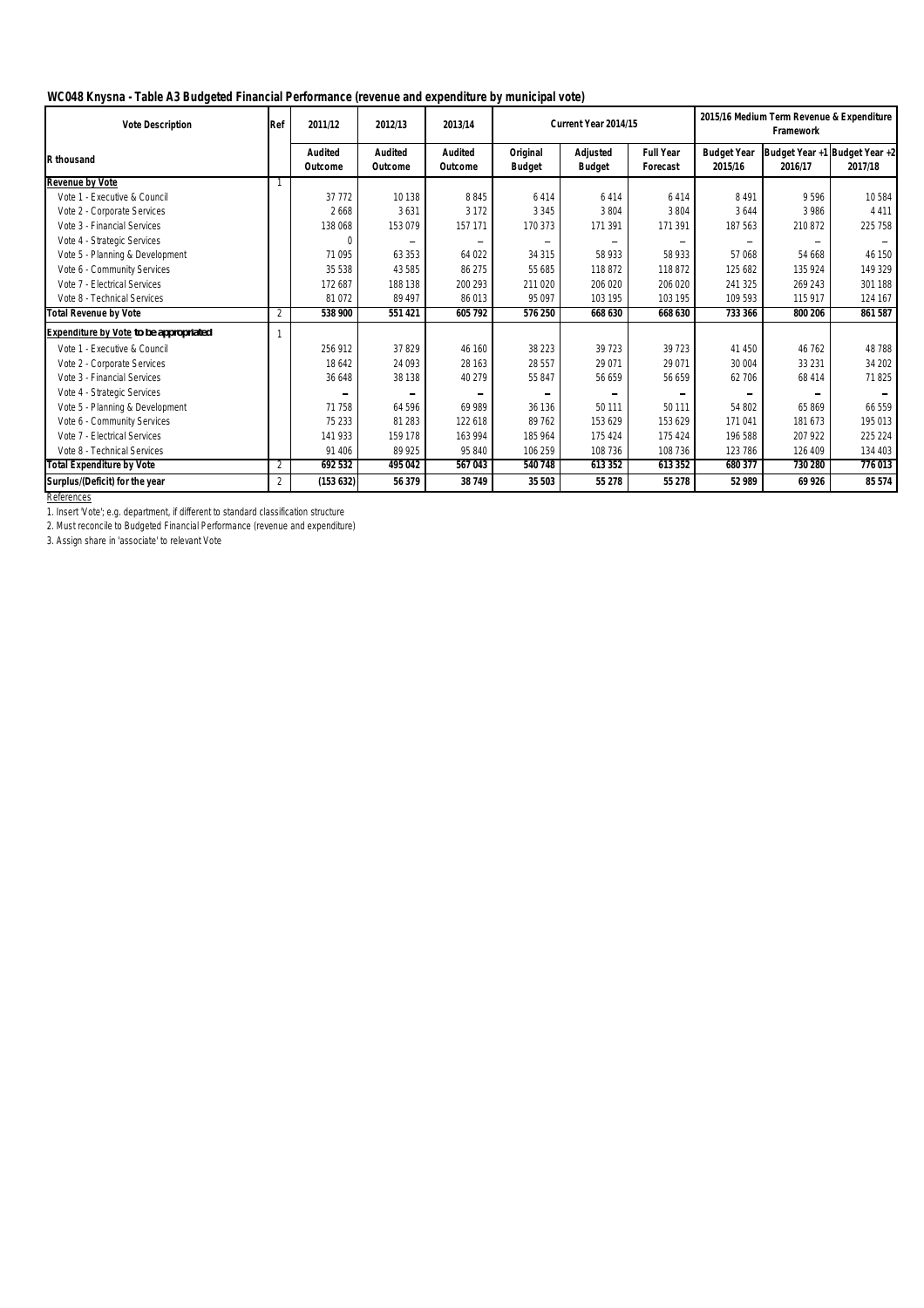#### **WC048 Knysna - Table A4 Budgeted Financial Performance (revenue and expenditure)**

| <b>Description</b>                                           | Ref            | 2011/12                   | 2012/13                          | 2013/14                   |                        |                        | Current Year 2014/15                |                          | 2015/16 Medium Term Revenue & Expenditure Framework |                           |                           |  |
|--------------------------------------------------------------|----------------|---------------------------|----------------------------------|---------------------------|------------------------|------------------------|-------------------------------------|--------------------------|-----------------------------------------------------|---------------------------|---------------------------|--|
| <b>R</b> thousand                                            |                | <b>Audited</b><br>Outcome | <b>Audited</b><br><b>Outcome</b> | <b>Audited</b><br>Outcome | <b>Original Budget</b> | <b>Adjusted Budget</b> | <b>Full Year</b><br><b>Forecast</b> | Pre-audit<br>outcome     | <b>Budget Year</b><br>2015/16                       | Budget Year +1<br>2016/17 | Budget Year +2<br>2017/18 |  |
| <b>Revenue By Source</b>                                     |                |                           |                                  |                           |                        |                        |                                     |                          |                                                     |                           |                           |  |
| Property rates                                               | $\overline{2}$ | 125 364                   | 139 988                          | 143 966                   | 159 457                | 159 457                | 159 457                             | 159 457                  | 175 403                                             | 188 535                   | 201 733                   |  |
| Property rates - penalties & collection charges              |                | 2 3 5 6                   | 2 4 8 7                          | 3 0 6 5                   | 2 8 0 4                | 2804                   | 2804                                | 2 8 0 4                  | 3 0 5 6                                             | 3 3 3 1                   | 3 6 3 1                   |  |
| Service charges - electricity revenue                        | $\overline{2}$ | 160 116                   | 172 199                          | 181 348                   | 193 213                | 188 213                | 188 213                             | 188 213                  | 217 731                                             | 245 359                   | 276 495                   |  |
| Service charges - water revenue                              | $\overline{2}$ | 40 656                    | 43 0 78                          | 43530                     | 48 904                 | 48 904                 | 48 904                              | 48 904                   | 54 036                                              | 67132                     | 71829                     |  |
|                                                              | $\overline{2}$ |                           |                                  |                           |                        |                        |                                     |                          |                                                     |                           |                           |  |
| Service charges - sanitation revenue                         |                | 9632                      | 10 2 3 2                         | 10898                     | 11 4 6 9               | 11 4 69                | 11 4 6 9                            | 11 4 6 9                 | 12618                                               | 13499                     | 14 4 45                   |  |
| Service charges - refuse revenue                             | $\mathfrak{p}$ | 13 1 7 9                  | 13 4 5 9                         | 14188                     | 15 3 5 2               | 15 3 5 2               | 15 3 5 2                            | 15 3 5 2                 | 16886                                               | 18575                     | 20 4 3 3                  |  |
| Service charges - other                                      |                | 2 9 6 6                   | 2 3 3 4                          | 2574                      | 3648                   | 3648                   | 3 6 4 8                             | 3 6 4 8                  | 3 9 7 5                                             | 4 3 3 3                   | 4 7 2 2                   |  |
| Rental of facilities and equipment                           |                | 3500                      | 3 5 6 3                          | 4 1 3 8                   | 5 0 3 0                | 5 0 3 0                | 5 0 3 0                             | 5 0 3 0                  | 5 4 8 2                                             | 5977                      | 6516                      |  |
| Interest earned - external investments                       |                | 6 6 6 7                   | 6589                             | 5944                      | 2 3 4 6                | 2 3 4 6                | 2 3 4 6                             | 2 3 4 6                  | 3 200                                               | 3 4 0 0                   | 3 6 0 0                   |  |
| Interest earned - outstanding debtors                        |                | 4551                      | 3 2 3 7                          | 3617                      | 3 2 5 0                | 3 2 5 0                | 3 2 5 0                             | 3 2 5 0                  | 3542                                                | 3753                      | 4 0 8 9                   |  |
| Fines                                                        |                | 7677                      | 13 964                           | 46977                     | 15 111                 | 78 111                 | 78 111                              | 78 111                   | 79 471                                              | 86623                     | 94 4 18                   |  |
| Licences and permits                                         |                | 1843                      | 1674                             | 1643                      | 1998                   | 1998                   | 1998                                | 1998                     | 2 1 7 9                                             | 2 3 3 1                   | 2 5 4 1                   |  |
| Agency services                                              |                | 1774                      | 1809                             | 2 1 6 1                   | 1800                   | 1800                   | 1800                                | 1800                     | 1850                                                | 1950                      | 1960                      |  |
| Transfers recognised - operational                           |                | 89 231                    | 83819                            | 89804                     | 68844                  | 91 990                 | 91 990                              | 91 990                   | 93 803                                              | 104 483                   | 108 783                   |  |
|                                                              |                |                           |                                  |                           |                        |                        |                                     |                          |                                                     |                           |                           |  |
| Other revenue                                                | $\overline{2}$ | 37889                     | 8 4 5 5                          | 7750                      | 3 2 9 1                | 3 3 4 1                | 3 3 4 1                             | 3 3 4 1                  | 3619                                                | 4 0 8 9                   | 5 1 1 5                   |  |
| Gains on disposal of assets                                  |                | 43                        | 2816                             | 327                       | 250                    | 250                    | 250                                 | 250                      | 250                                                 | 250                       | 250                       |  |
| otal Revenue (excluding capital transfers and                |                | 507 444                   | 509 703                          | 561 930                   | 536 766                | 617 962                | 617 962                             | 617 962                  | 677 101                                             | 753 620                   | 820 560                   |  |
| contributions)                                               |                |                           |                                  |                           |                        |                        |                                     |                          |                                                     |                           |                           |  |
| <b>Expenditure By Type</b>                                   |                |                           |                                  |                           |                        |                        |                                     |                          |                                                     |                           |                           |  |
| Employee related costs                                       | $\overline{2}$ | 139 676                   | 153 828                          | 170 268                   | 173 706                | 181 491                | 181 491                             | 181 491                  | 201 541                                             | 217 447                   | 232 214                   |  |
| Remuneration of councillors                                  |                | 5619                      | 5 9 0 8                          | 6 2 4 0                   | 6 6 6 5                | 6 6 6 5                | 6 6 6 5                             | 6 6 6 5                  | 6817                                                | 7 2 9 4                   | 7804                      |  |
| Debt impairment                                              | 3              | 25 142                    | 20 480                           | 47163                     | 25 196                 | 88 196                 | 88 1 96                             | 88 196                   | 94 369                                              | 100 975                   | 108 043                   |  |
| Depreciation & asset impairment                              | $\overline{2}$ | 148 738                   | 21 4 03                          | 22234                     | 28 199                 | 28 199                 | 28 199                              | 28 199                   | 29 146                                              | 32544                     | 34 749                    |  |
| Finance charges                                              |                | 16 68 6                   | 14876                            | 14 4 8 8                  | 18 4 93                | 14 4 9 9               | 14 4 9 9                            | 14 4 9 9                 | 16568                                               | 15586                     | 16520                     |  |
| <b>Bulk purchases</b>                                        | $\mathfrak{p}$ | 107 621                   | 122 262                          | 123 733                   | 137 236                | 129 236                | 129 236                             | 129 236                  | 146 160                                             | 154 954                   | 168 900                   |  |
| Other materials                                              | 8              | 16716                     | 18 177                           | 21789                     | 16843                  | 17440                  | 17440                               | 17440                    | 18 9 50                                             | 19871                     | 20790                     |  |
| Contracted services                                          |                | 15 3 63                   | 17 128                           | 18694                     | 22941                  | 22 755                 | 22 755                              | 22 755                   | 23 27 2                                             | 24598                     | 24 903                    |  |
| Transfers & grants                                           |                | 5784                      | 5 6 1 0                          | 5 0 0 1                   | 5 5 1 4                | 5 4 6 4                | 5 4 6 4                             | 5 4 6 4                  | 5 5 5 6                                             | 5 6 6 5                   | 5 7 8 1                   |  |
| Other expenditure                                            | 4,5            | 210 766                   | 112 119                          | 136 871                   | 105 956                | 119 408                | 119 408                             | 119 408                  | 137 999                                             | 151 346                   | 156 309                   |  |
| Loss on disposal of PPE                                      |                | 422                       | 3 2 5 1                          | 562                       |                        |                        |                                     |                          |                                                     |                           |                           |  |
| <b>Total Expenditure</b>                                     |                | 692 532                   | 495 042                          | 567 043                   | 540 748                | 613 352                | 613 352                             | 613 352                  | 680 377                                             | 730 280                   | 776 013                   |  |
|                                                              |                |                           |                                  |                           |                        |                        |                                     |                          |                                                     |                           |                           |  |
| Surplus/(Deficit)                                            |                | (18508)                   | 14 6 62                          | (5113)                    | (3981)                 | 4611                   | 4611                                | 4611                     | (3276)                                              | 23 3 40                   | 44547                     |  |
| Transfers recognised - capital                               |                | 30 6 79                   | 41 0 23                          | 39272                     | 39 4 84                | 50 667                 | 50 667                              | 50 667                   | 56 265                                              | 46586                     | 41 0 27                   |  |
| Contributions recognised - capital                           | 6              | 777                       | 695                              | 4589                      | $\sim$                 | $\blacksquare$         | $\overline{\phantom{a}}$            | $\overline{\phantom{0}}$ | $\sim$                                              | $\sim$                    | $\sim$                    |  |
| Contributed assets                                           |                | ٠                         | $\sim$                           |                           | $\sim$                 |                        | $\overline{\phantom{a}}$            |                          |                                                     |                           |                           |  |
| Surplus/(Deficit) after capital transfers &<br>contributions |                | (153632)                  | 56 379                           | 38749                     | 35 503                 | 55 278                 | 55 278                              | 55 278                   | 52 989                                              | 69926                     | 85 574                    |  |
| Taxation                                                     |                | ۰                         | ٠                                | $\sim$                    | $\sim$                 | $\equiv$               | $\equiv$                            |                          | ٠                                                   | $\sim$                    | $\sim$                    |  |
| Surplus/(Deficit) after taxation                             |                | (153632)                  | 56 379                           | 38749                     | 35 503                 | 55 278                 | 55 278                              | 55 278                   | 52 989                                              | 69926                     | 85 574                    |  |
| Attributable to minorities                                   |                |                           | $\equiv$                         |                           |                        |                        |                                     |                          |                                                     |                           |                           |  |
| Surplus/(Deficit) attributable to municipality               |                | (153632)                  | 56 379                           | 38749                     | 35 503                 | 55 278                 | 55 278                              | 55 278                   | 52 989                                              | 69926                     | 85 5 74                   |  |
| Share of surplus/ (deficit) of associate                     | $\overline{7}$ |                           | $\equiv$                         | $\sim$                    | <b>College</b>         | -                      |                                     |                          |                                                     |                           | $\sim$                    |  |
| Surplus/(Deficit) for the year                               |                | (153632)                  | 56 379                           | 38749                     | 35 503                 | 55 278                 | 55 278                              | 55 278                   | 52 989                                              | 69926                     | 85 5 74                   |  |

*References*

*1. Classifications are revenue sources and expenditure type*

*2. Detail to be provided in Table SA1 3. Previously described as 'bad or doubtful debts' - amounts shown should reflect the change in the provision for debt impairment*

4. Expenditure type components previously shown under repairs and maintenance should be allocated back to the originating expenditure group/ltem; e.g. employee costs<br>5. Repairs & maintenance detailed in Table A9 and Table

*7. Equity method*

*8. All materials not part of 'bulk' e.g road making materials, pipe, cable etc.*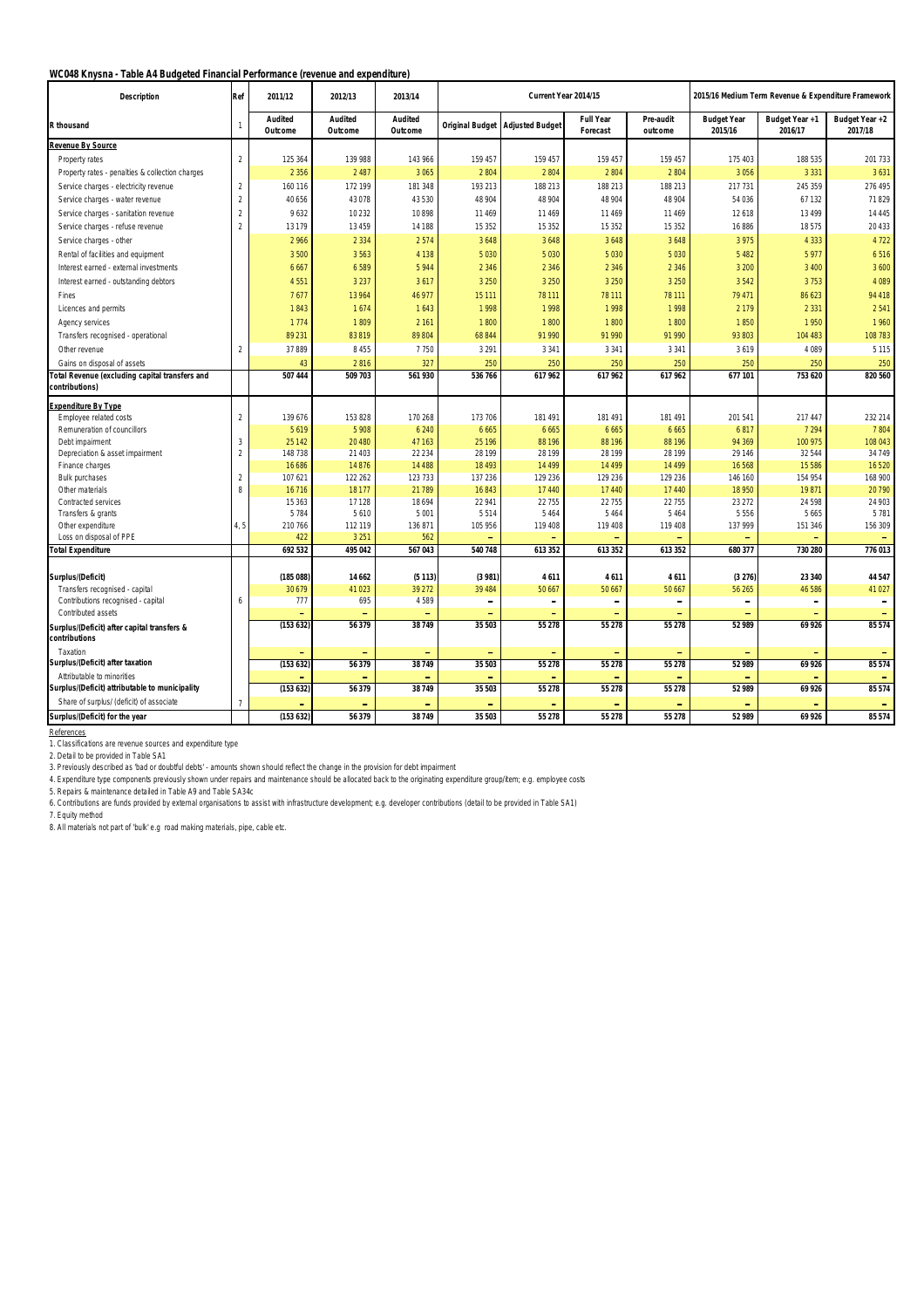# **WC048 Knysna - Table A5 Budgeted Capital Expenditure by vote, standard classification and funding**

| <b>Vote Description</b>                     | Ref            | 2011/12            | 2012/13                  | 2013/14                          |                              | Current Year 2014/15             |                                     |                          | 2015/16 Medium Term Revenue & Expenditure<br><b>Framework</b> |          |                                          |
|---------------------------------------------|----------------|--------------------|--------------------------|----------------------------------|------------------------------|----------------------------------|-------------------------------------|--------------------------|---------------------------------------------------------------|----------|------------------------------------------|
| <b>R</b> thousand                           | $\overline{1}$ | Audited<br>Outcome | Audited<br>Outcome       | <b>Audited</b><br><b>Outcome</b> | <b>Original Budget</b>       | <b>Adjusted</b><br><b>Budget</b> | <b>Full Year</b><br><b>Forecast</b> | Pre-audit<br>outcome     | <b>Budget Year</b><br>2015/16                                 | 2016/17  | Budget Year +1 Budget Year +2<br>2017/18 |
| Capital expenditure - Vote                  |                |                    |                          |                                  |                              |                                  |                                     |                          |                                                               |          |                                          |
| Multi-year expenditure to be appropriated   | $\overline{2}$ |                    |                          |                                  |                              |                                  |                                     |                          |                                                               |          |                                          |
| Vote 1 - Executive & Council                |                | 535                | 264                      | 2 3 6 9                          | $\overline{\phantom{0}}$     | 220                              | 220                                 | 220                      | $\overline{\phantom{0}}$                                      | -        |                                          |
| Vote 2 - Corporate Services                 |                |                    | ÷                        |                                  | ÷                            | $\overline{\phantom{a}}$         | $\blacksquare$                      | $\overline{\phantom{0}}$ |                                                               |          |                                          |
| Vote 3 - Financial Services                 |                | 1 0 6 3            | 26                       | 1 3 9 0                          | 238                          | 238                              | 238                                 | 238                      | 1 0 0 0                                                       |          |                                          |
| Vote 4 - Strategic Services                 |                |                    | $\overline{\phantom{0}}$ |                                  | $\equiv$                     |                                  |                                     |                          |                                                               | ÷        |                                          |
| Vote 5 - Planning & Development             |                | 10856              | 13679                    | 12 5 15                          | 18 250                       | 26 307                           | 26 307                              | 26 307                   | 29 372                                                        | 22 0 29  | 16 522                                   |
| Vote 6 - Community Services                 |                |                    | $\blacksquare$           | $\blacksquare$                   | 830                          | 260                              | 260                                 | 260                      | 2 3 3 0                                                       | 1750     | 400                                      |
| Vote 7 - Electrical Services                |                | 6011               | 2064                     | 901                              | 4 7 5 4                      | 4 7 5 4                          | 4 7 5 4                             | 4 7 5 4                  | 15 863                                                        | 7 209    | 3 4 3 2                                  |
| Vote 8 - Technical Services                 |                | 16 066             | 26 069                   | 11 181                           | 13 901                       | 18 3 54                          | 18 3 54                             | 18 3 54                  | 22 484                                                        | 18 170   | 20 195                                   |
| Capital multi-year expenditure sub-total    | $\overline{7}$ | 34 531             | 42 102                   | 28 3 5 6                         | 37 973                       | 50 133                           | 50 133                              | 50 133                   | 71 049                                                        | 49 158   | 40 549                                   |
| Single-year expenditure to be appropriated  | $\overline{2}$ |                    |                          |                                  |                              |                                  |                                     |                          |                                                               |          |                                          |
| Vote 1 - Executive & Council                |                | 532                | 1717                     | 3 3 1 2                          | 2090                         | 2 3 1 2                          | 2 3 1 2                             | 2 3 1 2                  | 1540                                                          | 20       | 20                                       |
| Vote 2 - Corporate Services                 |                | 240                | 133                      | 229                              | 75                           | 75                               | 75                                  | 75                       | 10                                                            | 10       | 10                                       |
| Vote 3 - Financial Services                 |                | 1739               | 1 1 3 2                  | 1664                             | 590                          | 1 2 5 5                          | 1 2 5 5                             | 1 2 5 5                  | 975                                                           | 1504     | 745                                      |
| Vote 4 - Strategic Services                 |                |                    | $\blacksquare$           |                                  | $\qquad \qquad \blacksquare$ | $\overline{\phantom{0}}$         | $\blacksquare$                      | $\qquad \qquad$          | $\qquad \qquad \blacksquare$                                  | -        |                                          |
| Vote 5 - Planning & Development             |                | 3788               | 2651                     | 4 6 4 9                          | 25                           | 510                              | 510                                 | 510                      | 260                                                           | 20       | 20                                       |
| Vote 6 - Community Services                 |                | 2599               | 5 4 0 0                  | 14 0 32                          | 9 3 6 2                      | 10 238                           | 10 238                              | 10 238                   | 8 2 3 5                                                       | 5889     | 7 4 5 9                                  |
| Vote 7 - Electrical Services                |                | 7099               | 11 342                   | 18 168                           | 8637                         | 8637                             | 8637                                | 8637                     | 3819                                                          | 1427     | 1 1 4 7                                  |
| Vote 8 - Technical Services                 |                | 9740               | 10 603                   | 6853                             | 11 422                       | 15 975                           | 15 975                              | 15 975                   | 6585                                                          | 12 212   | 9042                                     |
| Capital single-year expenditure sub-total   |                | 25 737             | 32 978                   | 48 907                           | 32 201                       | 39 002                           | 39 002                              | 39 002                   | 21 4 24                                                       | 21 082   | 18 443                                   |
| <b>Total Capital Expenditure - Vote</b>     |                | 60 268             | 75 079                   | 77 263                           | 70 174                       | 89 134                           | 89 134                              | 89 134                   | 92 473                                                        | 70 240   | 58 992                                   |
| Capital Expenditure - Standard              |                |                    |                          |                                  |                              |                                  |                                     |                          |                                                               |          |                                          |
| Governance and administration               |                | 12 769             | 5 2 7 2                  | 10 061                           | 3553                         | 4852                             | 4852                                | 4852                     | 3935                                                          | 1744     | 995                                      |
| <b>Executive and council</b>                |                | 1 0 6 7            | 1981                     | 5 6 8 1                          | 2090                         | 2532                             | 2532                                | 2 5 3 2                  | 1540                                                          | 20       | 20                                       |
| Budget and treasury office                  |                | 1 2 5 6            | 82                       | 1780                             | 438                          | 463                              | 463                                 | 463                      | 1 2 1 5                                                       | 120      |                                          |
| Corporate services                          |                | 10 4 46            | 3 2 0 9                  | 2 6 0 0                          | 1 0 25                       | 1858                             | 1858                                | 1858                     | 1 1 8 0                                                       | 1604     | 975                                      |
| <b>Community and public safety</b>          |                | 8 0 0 5            | 18 4 82                  | 26 078                           | 24 119                       | 33 109                           | 33 109                              | 33 109                   | 34 864                                                        | 27 688   | 23 851                                   |
| Community and social services               |                | 253                | 732                      | 10 067                           | 4 6 2 9                      | 4742                             | 4 7 4 2                             | 4 7 4 2                  | 3 4 7 2                                                       | 2509     | 2509                                     |
| Sport and recreation                        |                | 26                 | 1541                     | 855                              | 1 1 4 0                      | 1710                             | 1710                                | 1710                     | 1800                                                          | 2 2 2 0  | 1600                                     |
| Public safety                               |                | 934                |                          | 2 3 4 2                          | 350                          | 850                              | 850                                 | 850                      |                                                               | 930      | 3 2 2 0                                  |
| Housing                                     |                | 6792               | 16 209                   | 12814                            | 18 000                       | 25 807                           | 25 807                              | 25 807                   | 29 5 9 2                                                      | 22 0 29  | 16 522                                   |
| Health                                      |                |                    | ÷                        |                                  | ÷                            |                                  |                                     | ÷                        |                                                               | ÷        |                                          |
| <b>Economic and environmental services</b>  |                | 5 3 7 0            | 2748                     | 7729                             | 3 4 7 4                      | 6551                             | 6551                                | 6551                     | 3 2 1 6                                                       | 2050     | 1870                                     |
| Planning and development                    |                |                    | 86                       |                                  | 250                          | 985                              | 985                                 | 985                      |                                                               | -        |                                          |
| Road transport                              |                | 5 3 7 0            | 2662                     | 3 4 2 2                          | 3 2 2 4                      | 5 5 6 6                          | 5 5 6 6                             | 5 5 6 6                  | 3 2 1 6                                                       | 2 0 5 0  | 1870                                     |
| Environmental protection                    |                |                    | ÷                        | 4 3 0 8                          | ÷                            |                                  |                                     | $\equiv$                 |                                                               | ÷        |                                          |
| <b>Trading services</b>                     |                | 34 123             | 48 577                   | 33 395                           | 39 028                       | 44 622                           | 44 622                              | 44 622                   | 50 458                                                        | 38 758   | 32 276                                   |
| Electricity                                 |                | 13 0 54            | 13 4 05                  | 19 0 25                          | 13 341                       | 13 341                           | 13 341                              | 13 341                   | 19 682                                                        | 8 6 3 6  | 4579                                     |
| Water                                       |                | 5 2 8 5            | 12 377                   | 12 13 6                          | 18 794                       | 19583                            | 19583                               | 19 583                   | 17 380                                                        | 22 050   | 22 075                                   |
| Waste water management                      |                | 14 8 20            | 21 105                   | 2 2 3 4                          | 3720                         | 9695                             | 9695                                | 9695                     | 8893                                                          | 6 182    | 5 1 8 2                                  |
| Waste management                            |                | 963                | 1689                     | ÷                                | 3 1 7 3                      | 2 0 0 3                          | 2 0 0 3                             | 2 0 0 3                  | 4503                                                          | 1890     | 440                                      |
| Other                                       |                |                    | -                        | $\overline{\phantom{a}}$         | $\sim$                       |                                  | $\blacksquare$                      | $\blacksquare$           | ۰                                                             | ٠        |                                          |
| <b>Total Capital Expenditure - Standard</b> | 3              | 60 268             | 75 079                   | 77 263                           | 70 174                       | 89 134                           | 89 134                              | 89 134                   | 92 473                                                        | 70 240   | 58 992                                   |
| Funded by:                                  |                |                    |                          |                                  |                              |                                  |                                     |                          |                                                               |          |                                          |
| National Government                         |                | 27 112             | 23 0 27                  | 25 865                           | 21 317                       | 21 317                           | 21 317                              | 21 317                   | 25 5 32                                                       | 24 5 57  | 24 50 5                                  |
| <b>Provincial Government</b>                |                | 3 3 2 8            | 14 472                   | 14 185                           | 18 16 7                      | 29 300                           | 29 300                              | 29 300                   | 30 733                                                        | 22 0 29  | 16 522                                   |
| <b>District Municipality</b>                |                |                    | $\sim$                   |                                  | $\equiv$                     |                                  | $\sim$                              | $\equiv$                 | $\equiv$                                                      | $\equiv$ |                                          |
| Other transfers and grants                  |                | 239                | 864                      | 81                               | $\equiv$                     | 50                               | 50                                  | 50                       | $\sim$                                                        | $\equiv$ | $\sim$                                   |
| Transfers recognised - capital              | $\overline{4}$ | 30 679             | 38 36 3                  | 40 132                           | 39 484                       | 50 667                           | 50 667                              | 50 667                   | 56 265                                                        | 46 586   | 41 027                                   |
| Public contributions & donations            | 5              | 777                | 446                      | 4519                             | ÷                            |                                  |                                     |                          |                                                               | ÷        |                                          |
| <b>Borrowing</b>                            | 6              | 13 094             | 23 105                   | 14 3 18                          | 16 6 95                      | 17 105                           | 17 105                              | 17 105                   | 14 7 32                                                       | 11 570   | 9660                                     |
| Internally generated funds                  |                | 15 718             | 13 16 5                  | 18 294                           | 13 995                       | 21 363                           | 21 363                              | 21 363                   | 21 4 7 6                                                      | 12 084   | 8 3 0 5                                  |
| <b>Total Capital Funding</b>                | $\overline{7}$ | 60 268             | 75 079                   | 77 263                           | 70 174                       | 89 134                           | 89 134                              | 89 134                   | 92 473                                                        | 70 240   | 58 992                                   |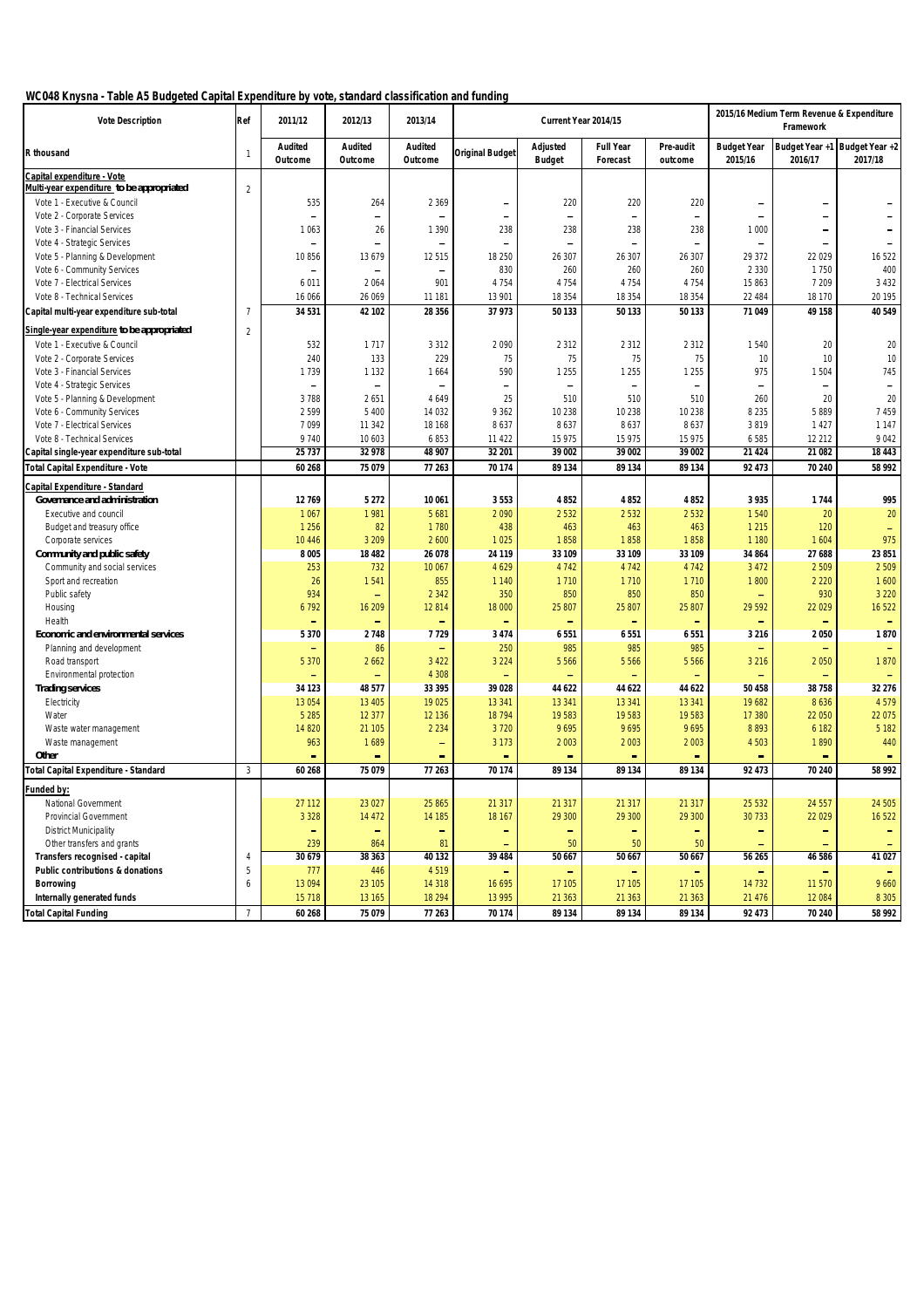#### **WC048 Knysna - Table A6 Budgeted Financial Position**

| <b>Description</b>                                 | Ref                    | 2011/12                | 2012/13                  | 2013/14                |                          |                        | Current Year 2014/15 |                                      | 2015/16 Medium Term Revenue & Expenditure<br><b>Framework</b> |                           |                           |  |
|----------------------------------------------------|------------------------|------------------------|--------------------------|------------------------|--------------------------|------------------------|----------------------|--------------------------------------|---------------------------------------------------------------|---------------------------|---------------------------|--|
| <b>R</b> thousand                                  |                        | <b>Audited Outcome</b> | <b>Audited Outcome</b>   | <b>Audited Outcome</b> | <b>Original Budget</b>   | <b>Adjusted Budget</b> |                      | Full Year Forecast Pre-audit outcome | <b>Budget Year</b><br>2015/16                                 | Budget Year +1<br>2016/17 | Budget Year +2<br>2017/18 |  |
| <b>ASSETS</b>                                      |                        |                        |                          |                        |                          |                        |                      |                                      |                                                               |                           |                           |  |
| <b>Current assets</b>                              |                        |                        |                          |                        |                          |                        |                      |                                      |                                                               |                           |                           |  |
| Cash                                               |                        | 25 161                 | 22 8 8 5                 | 596                    | 12 551                   | 1 9 9 0                | 5 1 3 1              | 5 1 3 1                              | 5 9 9 8                                                       | 46 114                    | 108 097                   |  |
| Call investment deposits                           |                        | 30 342                 | 23 276                   | 17 983                 | 15 000                   | 11 983                 | 10 000               | 10 000                               | 10 000                                                        | 10 000                    | 10 000                    |  |
| Consumer debtors                                   |                        | 54 671                 | 67 199                   | 64 542                 | 78 373                   | 64 183                 | 61 253               | 61 253                               | 58 930                                                        | 57 609                    | 56 938                    |  |
| Other debtors                                      |                        | 10 9 29                | 9514                     | 17 240                 | 11 077                   | 18 10 2                | 18 10 2              | 18 10 2                              | 18 10 2                                                       | 18 10 2                   | 18 10 2                   |  |
| Current portion of long-term receivables           |                        | 202                    | 115                      | 125                    | 125                      | 125                    | 125                  | 125                                  | 125                                                           | 125                       | 125                       |  |
| Inventory                                          | $\overline{2}$         | 7 9 6 5                | 8540                     | 7 4 1 9                | 7 6 6 1                  | 7 4 6 8                | 7 4 6 8              | 7 4 6 8                              | 7841                                                          | 8 2 3 3                   | 8 6 4 5                   |  |
| <b>Total current assets</b>                        |                        | 129 270                | 131 528                  | 107 905                | 124 787                  | 103 850                | 102 079              | 102 079                              | 100 996                                                       | 140 182                   | 201 907                   |  |
| <b>Non current assets</b>                          |                        |                        |                          |                        |                          |                        |                      |                                      |                                                               |                           |                           |  |
| Long-term receivables                              |                        | 3 0 6 5                | 2 2 9 5                  | 2 2 18                 | 2 7 3 4                  | 230                    | 2 0 9 3              | 2093                                 | 1968                                                          | 1843                      | 1 7 1 8                   |  |
| Investments                                        |                        | 17 385                 | 19 0 25                  | 21 4 35                | 21 982                   | 22 7 21                | 22 721               | 22 7 21                              | 23 857                                                        | 25 050                    | 26 302                    |  |
| Investment property                                |                        | 110 355                | 110 321                  | 110 321                | 130 645                  | 110 321                | 110 321              | 110 321                              | 110 321                                                       | 110 321                   | 110 321                   |  |
| Investment in Associate                            |                        | $\sim$                 | $\overline{\phantom{a}}$ |                        | $\overline{\phantom{a}}$ | $\sim$                 |                      |                                      | $\equiv$                                                      | $\equiv$                  |                           |  |
| Property, plant and equipment                      | 3                      | 695 753                | 744 803                  | 802 912                | 839 639                  | 863 897                | 863 897              | 863 897                              | 927 275                                                       | 965 021                   | 989 314                   |  |
| Agricultural                                       |                        | $\sim$                 |                          |                        |                          | $\sim$                 |                      |                                      | $\equiv$                                                      | $\equiv$                  |                           |  |
| Biological                                         |                        | $\sim$                 | $\overline{\phantom{a}}$ | $\equiv$               |                          | $\sim$                 |                      | $\equiv$                             | $\equiv$                                                      | $\equiv$                  | $\overline{\phantom{a}}$  |  |
| Intangible                                         |                        | 669                    | 992                      | 800                    | 900                      | 750                    | 750                  | 750                                  | 700                                                           | 650                       | 600                       |  |
| Other non-current assets                           |                        | 22 741                 | 22 741                   | 19 057                 | 22 738                   | 20 9 20                | 19 057               | 19 057                               | 19 057                                                        | 19 057                    | 19 057                    |  |
| <b>Total non current assets</b>                    |                        | 849 969                | 900 178                  | 956 742                | 1 018 637                | 1018839                | 1018839              | 1018839                              | 1 083 177                                                     | 1 1 2 1 9 4 1             | 1 147 312                 |  |
| <b>TOTAL ASSETS</b>                                |                        | 979 238                | 1031705                  | 1 064 648              | 1 143 424                | 1 1 2 6 8 9            | 1 120 918            | 1 120 918                            | 1 184 173                                                     | 1262123                   | 1 349 219                 |  |
| <b>LIABILITIES</b>                                 |                        |                        |                          |                        |                          |                        |                      |                                      |                                                               |                           |                           |  |
| <b>Current liabilities</b>                         |                        |                        |                          |                        |                          |                        |                      |                                      |                                                               |                           |                           |  |
| Bank overdraft                                     |                        | $\equiv$               | $\equiv$                 | 1 2 7 6                | $\overline{\phantom{a}}$ | $\equiv$               |                      | $\equiv$                             | $\equiv$                                                      | $\equiv$                  |                           |  |
| Borrowing                                          | $\boldsymbol{\Lambda}$ | 17 259                 | 18 130                   | 17 786                 | 21 147                   | 19 209                 | 19 20 9              | 19 209                               | 17 500                                                        | 16 000                    | 14 500                    |  |
| Consumer deposits                                  |                        | 9 2 8 9                | 9658                     | 10 012                 | 11 265                   | 10813                  | 10813                | 10813                                | 11 246                                                        | 11 696                    | 12 164                    |  |
| Trade and other payables                           | $\Delta$               | 49 338                 | 55 980                   | 61 786                 | 61 481                   | 56 684                 | 50 826               | 50 826                               | 57 205                                                        | 61 348                    | 64 769                    |  |
| Provisions                                         |                        | 18 806                 | 21 650                   | 21 3 20                | 23 382                   | 21 3 20                | 21 3 20              | 21 3 20                              | 22 38 6                                                       | 23 506                    | 24 681                    |  |
| <b>Total current liabilities</b>                   |                        | 94 692                 | 105 418                  | 112 181                | 117 274                  | 108 026                | 102 168              | 102 168                              | 108 337                                                       | 112 549                   | 116 113                   |  |
|                                                    |                        |                        |                          |                        |                          |                        |                      |                                      |                                                               |                           |                           |  |
| Non current liabilities                            |                        | 149 548                | 129 597                  | 102 042                | 115 779                  | 99 528                 |                      | 103 613                              | 100 354                                                       | 94 071                    | 81 154                    |  |
| Borrowing                                          |                        |                        |                          |                        |                          |                        | 103 613              |                                      |                                                               |                           |                           |  |
| Provisions<br><b>Total non current liabilities</b> |                        | 87 176<br>236 725      | 93 670<br>223 267        | 108 859<br>210 901     | 112 260<br>228 039       | 118 292<br>217820      | 118 292<br>221 906   | 118 292<br>221 906                   | 125 650<br>226 004                                            | 135 744<br>229 815        | 146 619<br>227 773        |  |
| <b>TOTAL LIABILITIES</b>                           |                        | 331 417                | 328 685                  | 323 082                | 345 313                  | 325 846                | 324 074              | 324 074                              | 334 340                                                       | 342 364                   | 343 886                   |  |
|                                                    |                        |                        |                          |                        |                          |                        |                      |                                      |                                                               |                           |                           |  |
| <b>NET ASSETS</b>                                  | 5                      | 647 822                | 703 020                  | 741 566                | 798 110                  | 796 844                | 796 844              | 796 844                              | 849 833                                                       | 919 759                   | 1 005 333                 |  |
| <b>COMMUNITY WEALTH/EQUITY</b>                     |                        |                        |                          |                        |                          |                        |                      |                                      |                                                               |                           |                           |  |
| Accumulated Surplus/(Deficit)                      |                        | 585 339                | 641 670                  | 682 835                | 712 756                  | 731 905                | 731 905              | 731 905                              | 781 682                                                       | 845 886                   | 925 727                   |  |
| Reserves                                           | 4                      | 62 483                 | 61 351                   | 58 731                 | 85 355                   | 64 939                 | 64 939               | 64 939                               | 68 151                                                        | 73 873                    | 79 606                    |  |
| Minorities' interests                              |                        |                        |                          |                        |                          | $\equiv$               |                      |                                      |                                                               | $\equiv$                  |                           |  |
| TOTAL COMMUNITY WEALTH/EQUITY                      | 5                      | 647 822                | 703 020                  | 741 566                | 798 110                  | 796 844                | 796 844              | 796 844                              | 849 833                                                       | 919 759                   | 1 005 333                 |  |
| References                                         |                        |                        |                          |                        |                          |                        |                      |                                      |                                                               |                           |                           |  |

*1. Detail to be provided in Table SA3*

*2. Include completed low cost housing to be transferred to beneficiaries within 12 months*

*3. Include 'Construction-work-in-progress' (disclosed separately in annual financial statements)*

*4. Detail to be provided in Table SA3. Includes reserves to be funded by statute. 5. Net assets must balance with Total Community Wealth/Equity*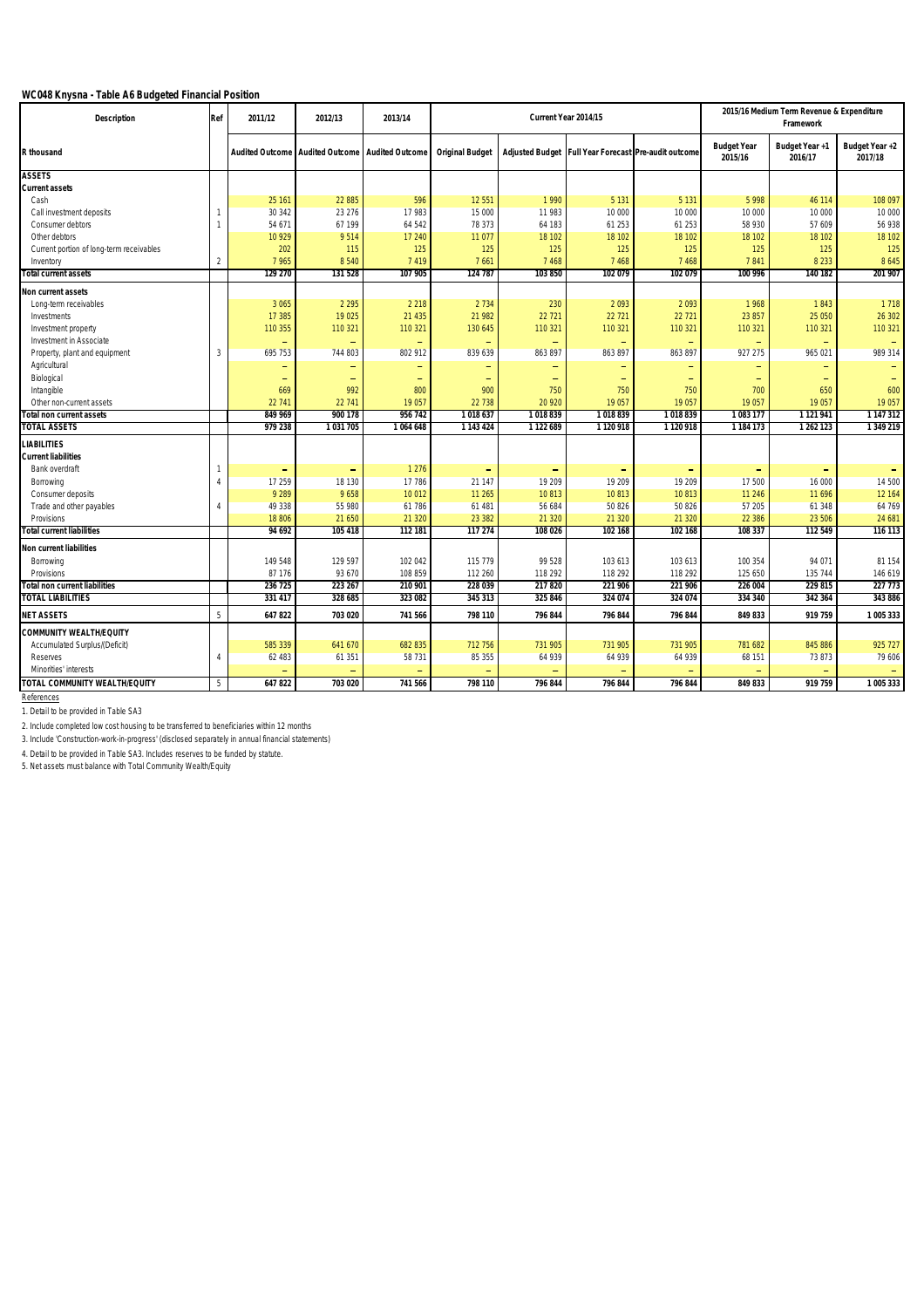# **WC048 Knysna - Table A7 Budgeted Cash Flows**

| <b>Description</b>                                | Ref                     | 2011/12                   | 2012/13                   | 2013/14                   |                        | Current Year 2014/15             |                              |                      | 2015/16 Medium Term Revenue & Expenditure<br><b>Framework</b> |                          |                                          |
|---------------------------------------------------|-------------------------|---------------------------|---------------------------|---------------------------|------------------------|----------------------------------|------------------------------|----------------------|---------------------------------------------------------------|--------------------------|------------------------------------------|
| <b>R</b> thousand                                 |                         | <b>Audited</b><br>Outcome | <b>Audited</b><br>Outcome | <b>Audited</b><br>Outcome | <b>Original Budget</b> | <b>Adjusted</b><br><b>Budget</b> | <b>Full Year</b><br>Forecast | Pre-audit<br>outcome | <b>Budget Year</b><br>2015/16                                 | 2016/17                  | Budget Year +1 Budget Year +2<br>2017/18 |
| <b>CASH FLOW FROM OPERATING ACTIVITIES</b>        |                         |                           |                           |                           |                        |                                  |                              |                      |                                                               |                          |                                          |
| <b>Receipts</b>                                   |                         |                           |                           |                           |                        |                                  |                              |                      |                                                               |                          |                                          |
| Property rates, penalties & collection charges    |                         | 110 453                   | 135 528                   | 132 672                   | 149 943                | 134 590                          | 154 148                      | 154 148              | 169 536                                                       | 182 273                  | 195 096                                  |
| Service charges                                   |                         | 195 921                   | 229 537                   | 227 876                   | 251893                 | 221 954                          | 254 207                      | 254 207              | 289 984                                                       | 331 453                  | 368 528                                  |
| Other revenue                                     |                         | 45 561                    | 28 0 28                   | 56 549                    | 25 162                 | 74 884                           | 26 16 6                      | 26 16 6              | 24 917                                                        | 28 5 42                  | 33 047                                   |
| Government - operating                            | $\mathbf{1}$            | 88 663                    | 79 236                    | 99 396                    | 68 844                 | 86 278                           | 86 278                       | 86 278               | 93 803                                                        | 104 483                  | 108 783                                  |
| Government - capital                              | 1                       | 29 3 53                   | 40 327                    | 39 209                    | 39 4 84                | 48 168                           | 48 168                       | 48 168               | 54 904                                                        | 46 586                   | 41 027                                   |
| Interest                                          |                         | 6667                      | 6589                      | 5944                      | 5 5 9 6                | 5 5 9 6                          | 5 4 3 4                      | 5 4 3 4              | 6565                                                          | 6 9 6 5                  | 7485                                     |
| <b>Dividends</b>                                  |                         |                           |                           | $\equiv$                  | ▃                      | $\equiv$                         |                              | $\equiv$             |                                                               | $\overline{\phantom{0}}$ | $\overline{\phantom{m}}$                 |
| <b>Payments</b>                                   |                         |                           |                           |                           |                        |                                  |                              |                      |                                                               |                          |                                          |
| Suppliers and employees                           |                         | (391104)                  | (424549)                  | (470 569)                 | (449059)               | (464500)                         | (470358)                     | (470 358)            | (520310)                                                      | (560545)                 | (595861)                                 |
| Finance charges                                   |                         | (16686)                   | (14876)                   | (13 442)                  | (18500)                | (14500)                          | (14499)                      | (14499)              | (16568)                                                       | (15586)                  | (16520)                                  |
| <b>Transfers and Grants</b>                       | $\mathbf{1}$            |                           |                           |                           | (5514)                 | (5464)                           | (5464)                       | (5464)               | (5556)                                                        | (5665)                   | (5781)                                   |
| <b>NET CASH FROM/(USED) OPERATING ACTIVITIES</b>  |                         | 68828                     | 79 820                    | 77636                     | 67849                  | 87 006                           | 84 079                       | 84 079               | 97 275                                                        | 118 507                  | 135 803                                  |
| <b>CASH FLOWS FROM INVESTING ACTIVITIES</b>       |                         |                           |                           |                           |                        |                                  |                              |                      |                                                               |                          |                                          |
| <b>Receipts</b>                                   |                         |                           |                           |                           |                        |                                  |                              |                      |                                                               |                          |                                          |
| Proceeds on disposal of PPE                       |                         | 43                        | 2881                      | 329                       | 250                    | 250                              | 250                          | 250                  | 250                                                           | 250                      | 250                                      |
| Decrease (Increase) in non-current debtors        |                         |                           |                           |                           | $\equiv$               | ۰                                |                              | $\equiv$             | $\sim$                                                        | $\overline{\phantom{a}}$ |                                          |
| Decrease (increase) other non-current receivables |                         | -                         | $\overline{\phantom{0}}$  |                           | 115                    | 125                              | 125                          | 125                  | 125                                                           | 125                      | 125                                      |
| Decrease (increase) in non-current investments    |                         | (2437)                    | 128                       | (2410)                    | (1815)                 | (1286)                           | (1286)                       | (1286)               | (1136)                                                        | (1193)                   | (1252)                                   |
| <b>Payments</b>                                   |                         |                           |                           |                           |                        |                                  |                              |                      |                                                               |                          |                                          |
| Capital assets                                    |                         | (60096)                   | (74430)                   | (77218)                   | (70174)                | (89134)                          | (89134)                      | (89 134)             | (92 473)                                                      | (70240)                  | (58992)                                  |
| <b>NET CASH FROM/(USED) INVESTING ACTIVITIES</b>  |                         | (62490)                   | (71422)                   | (79299)                   | (71624)                | (90045)                          | (90045)                      | (90045)              | (93234)                                                       | (71058)                  | (59869)                                  |
| <b>CASH FLOWS FROM FINANCING ACTIVITIES</b>       |                         |                           |                           |                           |                        |                                  |                              |                      |                                                               |                          |                                          |
| <b>Receipts</b>                                   |                         |                           |                           |                           |                        |                                  |                              |                      |                                                               |                          |                                          |
| Short term loans                                  |                         | $\equiv$                  | -                         | -                         | -                      | ۰                                | -                            | $\equiv$             |                                                               | $\blacksquare$           |                                          |
| Borrowing long term/refinancing                   |                         | 8 2 5 4                   | $\overline{\phantom{0}}$  | $\equiv$                  | 16 057                 | 17 105                           | 17 105                       | 17 105               | 14 732                                                        | 11570                    | 9660                                     |
| Increase (decrease) in consumer deposits          |                         | 185                       | 369                       | 354                       | 834                    | 801                              | 801                          | 801                  | 433                                                           | 450                      | 468                                      |
| <b>Payments</b>                                   |                         |                           |                           |                           |                        |                                  |                              |                      |                                                               |                          |                                          |
| Repayment of borrowing                            |                         | (16583)                   | (18110)                   | (27549)                   | (16132)                | (18196)                          | (14110)                      | (14110)              | (19700)                                                       | (19353)                  | (24077)                                  |
| <b>NET CASH FROM/(USED) FINANCING ACTIVITIES</b>  |                         | (8144)                    | (17740)                   | (27194)                   | 759                    | (290)                            | 3796                         | 3796                 | (4536)                                                        | (7333)                   | (13949)                                  |
| <b>NET INCREASE/ (DECREASE) IN CASH HELD</b>      |                         | (1806)                    | (9342)                    | (28858)                   | (3015)                 | (3330)                           | (2171)                       | (2171)               | (494)                                                         | 40 116                   | 61 984                                   |
| Cash/cash equivalents at the year begin:          | $\overline{\mathbf{c}}$ | 57 309                    | 55 503                    | 46 161                    | 30 566                 | 17 303                           | 17 303                       | 17 303               | 15 132                                                        | 14 638                   | 54 753                                   |
| Cash/cash equivalents at the year end:            | $\mathfrak{p}$          | 55 503                    | 46 161                    | 17 303                    | 27 551                 | 13 973                           | 15 132                       | 15 132               | 14 638                                                        | 54 753                   | 116 737                                  |
| Poforoncos                                        |                         |                           |                           |                           |                        |                                  |                              |                      |                                                               |                          |                                          |

*References*

*1. Local/District municipalities to include transfers from/to District/Local Municipalities*

*2. Cash equivalents includes investments with maturities of 3 months or less*

*3. The MTREF is populated directly from SA30.*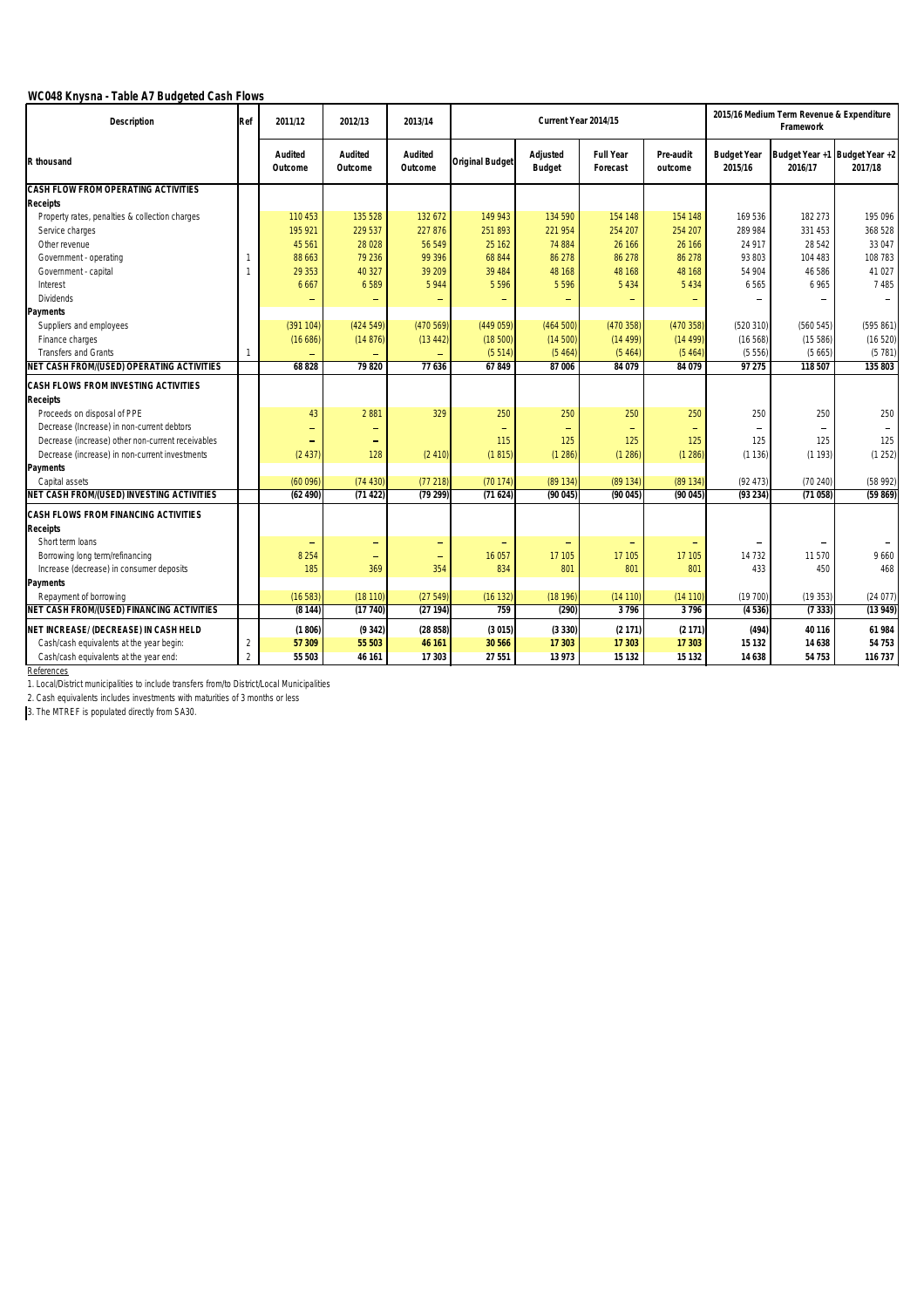### **WC048 Knysna - Table A8 Cash backed reserves/accumulated surplus reconciliation**

| <b>Description</b>                                                                                               | Ref            | 2011/12                      | 2012/13                   | 2013/14                    |                            | Current Year 2014/15             |                              |                           | 2015/16 Medium Term Revenue & Expenditure<br><b>Framework</b> |                             |                                          |  |
|------------------------------------------------------------------------------------------------------------------|----------------|------------------------------|---------------------------|----------------------------|----------------------------|----------------------------------|------------------------------|---------------------------|---------------------------------------------------------------|-----------------------------|------------------------------------------|--|
| <b>R</b> thousand                                                                                                |                | <b>Audited</b><br>Outcome    | <b>Audited</b><br>Outcome | <b>Audited</b><br>Outcome  | <b>Original Budget</b>     | <b>Adjusted</b><br><b>Budget</b> | <b>Full Year</b><br>Forecast | Pre-audit<br>outcome      | <b>Budget Year</b><br>2015/16                                 | 2016/17                     | Budget Year +1 Budget Year +2<br>2017/18 |  |
| Cash and investments available                                                                                   |                |                              |                           |                            |                            |                                  |                              |                           |                                                               |                             |                                          |  |
| Cash/cash equivalents at the year end                                                                            | $\mathbf{1}$   | 55 503                       | 46 161                    | 17 303                     | 27 551                     | 13 973                           | 15 132                       | 15 132                    | 14 638                                                        | 54 753                      | 116 737                                  |  |
| Other current investments > 90 days                                                                              |                | (0)                          | $\mathbf 0$               | $\Omega$                   | (0)                        | $\mathbf{0}$                     | (0)                          | (0)                       | 1 3 6 1                                                       | 1 3 6 1                     | 1 3 6 1                                  |  |
| Non current assets - Investments                                                                                 | $\mathbf{1}$   | 17 385                       | 19 0 25                   | 21 4 35                    | 21 982                     | 22 7 21                          | 22 7 21                      | 22 7 21                   | 23 857                                                        | 25 050                      | 26 302                                   |  |
| Cash and investments available:                                                                                  |                | 72887                        | 65 186                    | 38 738                     | 49 532                     | 36 694                           | 37852                        | 37852                     | 39 855                                                        | 81 164                      | 144 400                                  |  |
| Application of cash and investments                                                                              |                |                              |                           |                            |                            |                                  |                              |                           |                                                               |                             |                                          |  |
| Unspent conditional transfers                                                                                    |                | 2 1 3 7                      | 1 2 6 2                   | 9 9 6 6                    | $\overline{\phantom{a}}$   | 1754                             | 1754                         | 1754                      | 1754                                                          | 1754                        | 1754                                     |  |
| Unspent borrowing                                                                                                |                | -                            | $\overline{a}$            | $\overline{\phantom{a}}$   | $\overline{\phantom{a}}$   | $\overline{\phantom{0}}$         | $\overline{\phantom{0}}$     |                           | -                                                             | $\overline{\phantom{a}}$    | $\blacksquare$                           |  |
| Statutory requirements                                                                                           | $\overline{2}$ | ۳                            | ۳                         | ۳                          |                            | $\equiv$                         | $\sim$                       | $\equiv$                  | -                                                             | ÷,                          | $\equiv$                                 |  |
| Other working capital requirements                                                                               | $\overline{3}$ | (11525)                      | (19853)                   | (23 387)                   | (23 110)                   | (13088)                          | (18547)                      | (18547)                   | (10550)                                                       | (5558)                      | (1680)                                   |  |
| Other provisions                                                                                                 |                |                              |                           |                            |                            |                                  |                              |                           |                                                               |                             |                                          |  |
| Long term investments committed                                                                                  | $\overline{4}$ | 17 385                       | 19 0 25                   | 21 4 35                    | 21 982                     | 22 7 21                          | 22 7 21                      | 22 7 21                   | 23 857                                                        | 25 050                      | 26 302                                   |  |
| Reserves to be backed by cash/investments                                                                        | 5              | 14 676                       | 14 725                    | 12 308                     | 37 687                     | 18516                            | 18516                        | 18516                     | 21 7 28                                                       | 27 450                      | 33 184                                   |  |
| <b>Total Application of cash and investments:</b>                                                                |                | 22 673                       | 15 15 9                   | 20 321                     | 36 558                     | 29 903                           | 24 444                       | 24 4 44                   | 36 789                                                        | 48 6 9 6                    | 59 560                                   |  |
| Surplus(shortfall)                                                                                               |                | 50 215                       | 50 027                    | 18 417                     | 12 974                     | 6791                             | 13 409                       | 13 409                    | 3 0 6 6                                                       | 32 467                      | 84 840                                   |  |
| Other working capital requirements<br><b>Debtors</b><br>Creditors due<br>Total<br>Debtors collection assumptions |                | 58 7 26<br>47 201<br>11 5 25 | 74 571<br>54 718<br>19853 | 75 208<br>51 821<br>23 387 | 84 591<br>61 481<br>23 110 | 68 018<br>54 930<br>13 0 88      | 67 620<br>49 073<br>18 547   | 67 620<br>49 073<br>18547 | 66 001<br>55 451<br>10 550                                    | 65 152<br>59 594<br>5 5 5 8 | 64 695<br>63 015<br>1680                 |  |
| Balance outstanding - debtors                                                                                    |                | 68 666                       | 79 008                    | 84 000                     | 92 184                     | 82 514                           | 81 447                       | 81 447                    | 79 000                                                        | 77553                       | 76 758                                   |  |
| Estimate of debtors collection rate                                                                              |                | 85.5%                        | 94.4%                     | 89.5%                      | 91.8%                      | 82.4%                            | 83.0%                        | 83.0%                     | 83.5%                                                         | 84.0%                       | 84.3%                                    |  |
| Long term investments committed                                                                                  |                |                              |                           |                            |                            |                                  |                              |                           |                                                               |                             |                                          |  |
| <b>DBSA Security</b>                                                                                             |                | 17 385                       | 19 0 25                   | 21 4 35                    | 21 982                     | 22 7 21                          | 22 7 21                      | 22 7 21                   | 23 857                                                        | 25 050                      | 26 30 2                                  |  |
|                                                                                                                  |                | 17 385                       | 19 0 25                   | 21 4 35                    | 21 982                     | 22 721                           | 22 721                       | 22 721                    | 23 857                                                        | 25 050                      | 26 302                                   |  |
| Reserves to be backed by cash/investments                                                                        |                |                              |                           |                            |                            |                                  |                              |                           |                                                               |                             |                                          |  |
| Housing Development Fund                                                                                         |                | $\equiv$                     | $\qquad \qquad$           |                            |                            |                                  |                              |                           |                                                               |                             |                                          |  |
| Capital replacement                                                                                              |                | 4 6 9 2                      | 3639                      | $\equiv$                   | 15 0 39                    |                                  | $\overline{\phantom{a}}$     | $\overline{\phantom{0}}$  | ۳                                                             | ۳                           |                                          |  |
| Self-insurance                                                                                                   |                | $\sim$                       | $\sim$                    | $\sim$                     | $\sim$                     | $\sim$                           | $\sim$                       | $\equiv$                  | $\equiv$                                                      | $\equiv$                    |                                          |  |
| <b>Employee Benefits Reserve</b>                                                                                 |                | 6 1 5 3                      | 6 6 6 9                   | 7544                       | 16 669                     | 12 544                           | 12 544                       | 12544                     | 15 044                                                        | 20 044                      | 25 044                                   |  |
| Non-current provisions reserve                                                                                   |                | 3 4 1 9                      | 3593                      | 3528                       | 4 2 5 4                    | 4 2 3 6                          | 4 2 3 6                      | 4 2 3 6                   | 4 4 4 8                                                       | 4670                        | 4 9 0 4                                  |  |
| <b>Valuation Roll Reserve</b>                                                                                    |                | 412                          | 824                       | 1 2 3 6                    | 1724                       | 1736                             | 1736                         | 1736                      | 2 2 3 6                                                       | 2 7 3 6                     | 3 2 3 6                                  |  |
|                                                                                                                  |                | 14 676                       | 14 725                    | 12 308                     | 37687                      | 18 516                           | 18 516                       | 18516                     | 21 7 28                                                       | 27450                       | 33 184                                   |  |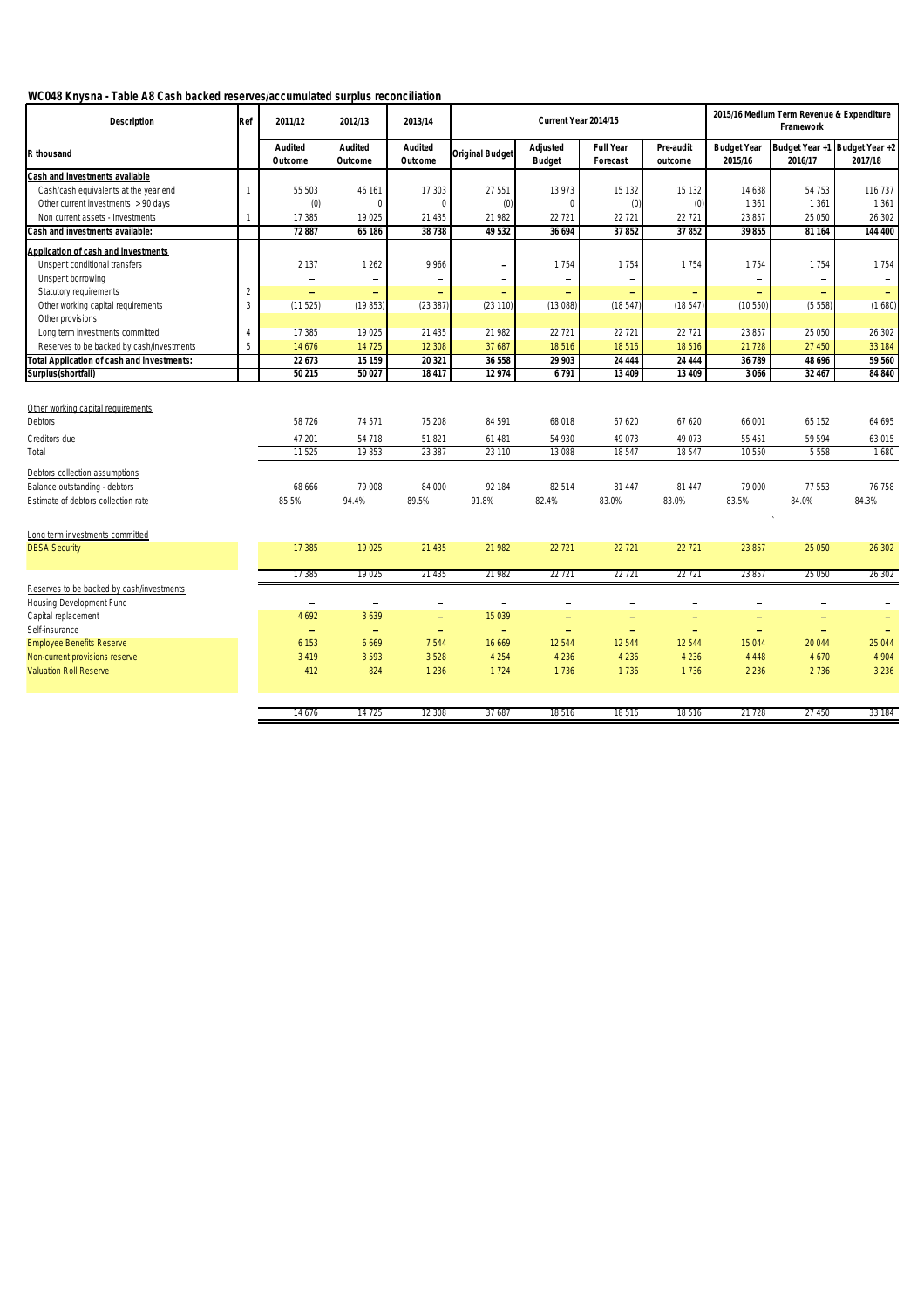#### **WC048 Knysna - Table A9 Asset Management**

| <b>Description</b>                                         | Ref            | 2011/12                       | 2012/13                          | 2013/14                                    |                                  | Current Year 2014/15                   |                                     | 2015/16 Medium Term Revenue & Expenditure Framework |                                                      |                                                |  |
|------------------------------------------------------------|----------------|-------------------------------|----------------------------------|--------------------------------------------|----------------------------------|----------------------------------------|-------------------------------------|-----------------------------------------------------|------------------------------------------------------|------------------------------------------------|--|
| <b>R</b> thousand                                          |                | <b>Audited</b><br>Outcome     | <b>Audited</b><br><b>Outcome</b> | Audited<br>Outcome                         |                                  | <b>Original Budget Adjusted Budget</b> | <b>Full Year</b><br><b>Forecast</b> | <b>Budget Year</b><br>2015/16                       | Budget Year +1<br>2016/17                            | Budget Year +2<br>2017/18                      |  |
| <b>CAPITAL EXPENDITURE</b>                                 |                |                               |                                  |                                            |                                  |                                        |                                     |                                                     |                                                      |                                                |  |
| <b>Total New Assets</b><br>Infrastructure - Road transport | 1              | 25 129<br>5 0 0 2             | 37 182<br>610                    | 40 289<br>3 3 2 2                          | 46733<br>2 7 5 4                 | 66880<br>10456                         | 66880<br>10456                      | 64 241<br>3 6 0 7                                   | 52 994<br>2 4 5 0                                    | 43 656<br>3 4 5 0                              |  |
| Infrastructure - Electricity                               |                | 5 3 8 7                       | 6 3 7 8                          | 9 4 7 7                                    | 6521                             | 6 5 21                                 | 6521                                | 14 202                                              | 4 3 6 6                                              | 3 4 8 9                                        |  |
| Infrastructure - Water                                     |                | 1 0 3 4                       | 10929                            | 9680                                       | 9863                             | 12 4 24                                | 12 4 24                             | 7667                                                | 14 9 21                                              | 16 0 21                                        |  |
| Infrastructure - Sanitation                                |                |                               | 722                              | 1 2 1 9                                    | 1 4 7 0                          | 2 4 7 0                                | 2 4 7 0                             |                                                     | 2 1 6 4                                              | 1 1 6 4                                        |  |
| Infrastructure - Other                                     |                | 7968                          | 927                              | 56                                         | 1 2 3 0                          | 660                                    | 660                                 | 2 0 3 0                                             | 1 0 0 0                                              |                                                |  |
| Infrastructure                                             |                | 19391                         | 19566                            | 23754                                      | 21838                            | 32531                                  | 32531                               | 27506                                               | 24 901                                               | 24 124                                         |  |
| Community                                                  |                | 3 3 4 5                       | 16754                            | 13815                                      | 20 450                           | 28 6 11                                | 28 611                              | 31 1 72                                             | 22029                                                | 16522                                          |  |
| Heritage assets                                            |                | -                             |                                  | $\overline{\phantom{0}}$                   | $\blacksquare$                   |                                        | $\blacksquare$                      | $\blacksquare$                                      | $\overline{\phantom{a}}$                             |                                                |  |
| Investment properties                                      |                | $\blacksquare$                | $\blacksquare$                   | $\blacksquare$                             | $\blacksquare$                   | $\overline{\phantom{0}}$               | $\blacksquare$                      | $\overline{\phantom{a}}$                            | $\blacksquare$                                       | $\blacksquare$                                 |  |
| Other assets                                               | 6              | 2 3 9 4                       | 862                              | 2720                                       | 4 4 4 5                          | 5 7 3 8                                | 5738                                | 5 5 6 3                                             | 6 0 6 4                                              | 3 0 1 0                                        |  |
| <b>Agricultural Assets</b><br><b>Biological assets</b>     |                | -<br>$\overline{\phantom{a}}$ | -<br>$\overline{\phantom{a}}$    | -<br>$\overline{\phantom{0}}$              | -<br>$\blacksquare$              | -                                      | -<br>$\overline{\phantom{0}}$       | ٠<br>$\blacksquare$                                 | $\overline{\phantom{a}}$                             | $\blacksquare$<br>$\qquad \qquad \blacksquare$ |  |
| Intangibles                                                |                | $\blacksquare$                | $\blacksquare$                   | $\blacksquare$                             | -                                | $\blacksquare$                         | $\blacksquare$                      |                                                     | $\blacksquare$                                       | $\blacksquare$                                 |  |
|                                                            |                |                               |                                  |                                            |                                  |                                        |                                     |                                                     |                                                      |                                                |  |
| <b>Total Renewal of Existing Assets</b>                    | $\overline{2}$ | 35 138                        | 37898                            | 36 974                                     | 23 441                           | 22 255                                 | 22 255                              | 28 2 32                                             | 17 24 6                                              | 15 3 36                                        |  |
| Infrastructure - Road transport                            |                | $\overline{a}$                | 1 1 2 5                          | 4515                                       |                                  |                                        |                                     |                                                     |                                                      |                                                |  |
| Infrastructure - Electricity                               |                | 9568                          | 7414                             | 9 1 1 0                                    | 5 100                            | 5 0 0 0                                | 5 0 0 0                             | 3 600                                               | 2 2 0 0                                              | 800                                            |  |
| Infrastructure - Water                                     |                | 4 2 3 5                       | 893                              | 2 4 5 6                                    | 8 1 4 1                          | 7 3 6 9                                | 7369                                | 9713                                                | 7 1 2 9                                              | 6 0 5 4                                        |  |
| Infrastructure - Sanitation<br>Infrastructure - Other      |                | 13 0 30<br>52                 | 20 20 5<br>$\overline{a}$        | 528<br>$\blacksquare$                      | 1 400<br>600                     | 400<br>$\overline{\phantom{0}}$        | 400<br>$\overline{a}$               | 5762<br>900                                         | 1018<br>$\overline{\phantom{0}}$                     | 1018<br>$\overline{\phantom{0}}$               |  |
| Infrastructure                                             |                | 26 885                        | 29636                            | 16 609                                     | 15 241                           | 12769                                  | 12769                               | 19975                                               | 10347                                                | 7872                                           |  |
| Community                                                  |                | 323                           | 1534                             | 10720                                      | 4 4 1 7                          | 5 0 3 7                                | 5 0 3 7                             | 4 4 0 2                                             | 3 2 5 9                                              | 2 9 0 9                                        |  |
| Heritage assets                                            |                | $\overline{a}$                | -                                | -                                          | $\overline{a}$                   | -                                      | $\overline{a}$                      | -                                                   |                                                      |                                                |  |
| Investment properties                                      |                |                               |                                  | ÷                                          |                                  |                                        |                                     |                                                     |                                                      |                                                |  |
| Other assets                                               | 6              | 7931                          | 6698                             | 9645                                       | 3783                             | 4 4 4 8                                | 4 4 4 8                             | 3855                                                | 3 6 4 0                                              | 4 5 5 5                                        |  |
| <b>Agricultural Assets</b>                                 |                |                               |                                  | -                                          | -                                |                                        | -                                   | $\blacksquare$                                      | -                                                    |                                                |  |
| <b>Biological assets</b>                                   |                | -                             |                                  | -                                          |                                  | -                                      | -                                   |                                                     | -                                                    | -                                              |  |
| Intangibles                                                |                | -                             | 30                               | -                                          | -                                | $\blacksquare$                         | $\blacksquare$                      | $\blacksquare$                                      | -                                                    | $\blacksquare$                                 |  |
| <b>Total Capital Expenditure</b>                           | $\overline{4}$ |                               |                                  |                                            |                                  |                                        |                                     |                                                     |                                                      |                                                |  |
| Infrastructure - Road transport                            |                | 5 0 0 2                       | 1735                             | 7837                                       | 2 7 5 4                          | 10456                                  | 10456                               | 3 6 0 7                                             | 2 4 5 0                                              | 3 4 5 0                                        |  |
| Infrastructure - Electricity                               |                | 14 9 55                       | 13792                            | 18588                                      | 11 621                           | 11521                                  | 11521                               | 17802                                               | 6566                                                 | 4 2 8 9                                        |  |
| Infrastructure - Water                                     |                | 5 2 6 9                       | 11821                            | 12 13 6                                    | 18 004                           | 19793                                  | 19793                               | 17 380                                              | 22 050                                               | 22075                                          |  |
| Infrastructure - Sanitation                                |                | 13 0 30                       | 20927                            | 1746                                       | 2870                             | 2870                                   | 2870                                | 5762                                                | 3 1 8 2                                              | 2 1 8 2                                        |  |
| Infrastructure - Other                                     |                | 8 0 2 0                       | 927                              | 56                                         | 1830                             | 660                                    | 660                                 | 2 9 3 0                                             | 1 0 0 0                                              | $\overline{a}$                                 |  |
| Infrastructure                                             |                | 46 275                        | 49202                            | 40 363                                     | 37079                            | 45 300                                 | 45 300                              | 47481                                               | 35 248                                               | 31996                                          |  |
| Community                                                  |                | 3 6 6 8                       | 18288                            | 24 5 36                                    | 24 8 67                          | 33 648                                 | 33 648                              | 35 5 74                                             | 25 288                                               | 19 431                                         |  |
| Heritage assets<br>Investment properties                   |                | -<br>$\blacksquare$           | -<br>$\blacksquare$              | $\overline{\phantom{a}}$<br>$\blacksquare$ | $\blacksquare$<br>$\blacksquare$ | -<br>$\blacksquare$                    | $\blacksquare$<br>$\blacksquare$    | $\blacksquare$<br>$\blacksquare$                    | $\overline{\phantom{a}}$<br>$\blacksquare$           | $\blacksquare$                                 |  |
| Other assets                                               |                | 10 3 25                       | 7560                             | 12 3 6 5                                   | 8 2 2 8                          | 10 18 6                                | 10 18 6                             | 9 4 1 8                                             | 9 7 0 4                                              | 7565                                           |  |
| <b>Agricultural Assets</b>                                 |                |                               |                                  | -                                          |                                  | -                                      | $\blacksquare$                      |                                                     |                                                      | $\blacksquare$                                 |  |
| <b>Biological assets</b>                                   |                | -                             | -                                | -                                          | $\overline{a}$                   | -                                      | $\overline{\phantom{0}}$            | -                                                   | $\overline{\phantom{0}}$                             | $\overline{a}$                                 |  |
| Intangibles                                                |                | $\blacksquare$                | 30                               | $\blacksquare$                             | -                                | $\blacksquare$                         | $\blacksquare$                      | $\blacksquare$                                      | $\blacksquare$                                       | $\blacksquare$                                 |  |
| TOTAL CAPITAL EXPENDITURE - Asset class                    | $\overline{2}$ | 60 268                        | 75079                            | 77 263                                     | 70 174                           | 89 134                                 | 89 134                              | 92 473                                              | 70 240                                               | 58 992                                         |  |
| <b>ASSET REGISTER SUMMARY - PPE (WDV)</b>                  | 5              |                               |                                  |                                            |                                  |                                        |                                     |                                                     |                                                      |                                                |  |
| Infrastructure - Road transport                            |                | 84 9 26                       | 83748                            | 87 263                                     | 95 051                           | 89 144                                 | 89 144                              | 86 104                                              | 81 1 32                                              | 76 655                                         |  |
| Infrastructure - Electricity                               |                | 117 788                       | 128 432                          | 155 876                                    | 148 059                          | 160 337                                | 160 337                             | 173 257                                             | 174 369                                              | 172 835                                        |  |
| Infrastructure - Water                                     |                | 170 045                       | 191 647                          | 198 253                                    | 180 501                          | 176 062                                | 207 634                             | 218 479                                             | 233 230                                              | 247 512                                        |  |
| Infrastructure - Sanitation                                |                | 62 998                        | 81446                            | 78 487                                     | 80732                            | 65516                                  | 85 843                              | 87507                                               | 86 113                                               | 83 409                                         |  |
| Infrastructure - Other                                     |                | 1 2 7 3                       | 1 2 0 0                          | 1 1 1 2                                    | 2 1 4 3                          | (55)                                   | 2 2 4 5                             | 5 0 3 2                                             | 5873                                                 | 5 703                                          |  |
| Infrastructure                                             |                | 437 029                       | 486 473                          | 520 990                                    | 506 486                          | 491 005                                | 545 203                             | 570 379                                             | 580 717                                              | 586 113                                        |  |
| Community                                                  |                | 29 680                        | 28763                            | 36 953                                     | 88546                            | 71 241                                 | 71 241                              | 106 357                                             | 131 134                                              | 150 019                                        |  |
| Heritage assets                                            |                | 22 741                        | 22741                            | 19057                                      | 22 7 34                          | 19053                                  | 19053                               | 19053                                               | 19053                                                | 19053                                          |  |
| Investment properties                                      |                | 110 355                       | 110 321                          | 110 321                                    | 130 645                          | 110 321                                | 110 321                             | 110 321                                             | 110 321                                              | 110 321                                        |  |
| Other assets                                               |                | 229 044                       | 229 567                          | 244 969                                    | 221 872                          | 247 457                                | 247 457                             | 250 542                                             | 253 173                                              | 253 186                                        |  |
| <b>Agricultural Assets</b><br><b>Biological assets</b>     |                | $\overline{a}$                | -                                | -<br>$\overline{\phantom{0}}$              | $\overline{\phantom{0}}$<br>Ĭ.   | -<br>$\blacksquare$                    | $\overline{a}$<br>Ĭ.                | $\blacksquare$                                      | $\overline{\phantom{0}}$<br>$\overline{\phantom{0}}$ |                                                |  |
| Intangibles                                                |                | 669                           | 992                              | 800                                        | 900                              | 750                                    | 750                                 | 700                                                 | 650                                                  | 600                                            |  |
| TOTAL ASSET REGISTER SUMMARY - PPE (WDV)                   | 5              | 829 519                       | 878 857                          | 933 090                                    | 971 184                          | 939 827                                | 994 025                             | 1 057 352                                           | 1095048                                              | 1119291                                        |  |
|                                                            |                |                               |                                  |                                            |                                  |                                        |                                     |                                                     |                                                      |                                                |  |
| <b>EXPENDITURE OTHER ITEMS</b>                             |                |                               |                                  |                                            |                                  |                                        |                                     |                                                     |                                                      |                                                |  |
| Depreciation & asset impairment                            |                | 148 738                       | 21 4 03                          | 22 2 34                                    | 28 199                           | 28 199                                 | 28 199                              | 29 14 6                                             | 32544                                                | 34749                                          |  |
| <b>Repairs and Maintenance by Asset Class</b>              | 3              | 22 0 25                       | 22515                            | 30 689                                     | 34 796                           | 35 602                                 | 35 602                              | 46 037                                              | 44 117                                               | 46 655                                         |  |
| Infrastructure - Road transport                            |                | 4798                          | 4 2 0 2                          | 9 1 9 6                                    | 8554                             | 6818                                   | 6818                                | 15936                                               | 11682                                                | 12 480                                         |  |
| Infrastructure - Electricity                               |                | 4 6 5 1                       | 6 1 5 6                          | 6 189                                      | 8780                             | 8 4 1 0                                | 8410                                | 8 4 6 9                                             | 9 4 8 6                                              | 10146                                          |  |
| Infrastructure - Water                                     |                | 3 3 3 9                       | 2 3 6 0                          | 3 3 0 1                                    | 4 0 0 1                          | 4 3 3 5                                | 4 3 3 5                             | 5 1 8 5                                             | 5 5 4 8                                              | 5 9 3 7                                        |  |
| Infrastructure - Sanitation                                |                | 2014                          | 1666                             | 2 1 8 7                                    | 1836                             | 2616                                   | 2616                                | 3 1 6 2                                             | 3 3 8 4                                              | 3 6 21                                         |  |
| Infrastructure - Other<br>Infrastructure                   |                | $\mathbf 0$<br>14 802         | 14384                            | 20873                                      | 460<br>23632                     | 460<br>22639                           | 460<br>22639                        | 400<br>33 153                                       | 400<br>30 500                                        | 400<br>32 583                                  |  |
| Community                                                  |                | 783                           | 737                              | 936                                        | 1 2 4 1                          | 1 1 1 8                                | 1 1 1 8                             | 1 1 2 4                                             | 1 1 2 4                                              | 1 1 2 4                                        |  |
| Heritage assets                                            |                | -                             | -                                | -                                          |                                  |                                        |                                     |                                                     |                                                      |                                                |  |
| Investment properties                                      |                |                               |                                  |                                            |                                  |                                        |                                     |                                                     |                                                      |                                                |  |
| Other assets                                               | 6, 7           | 6 4 4 0                       | 7394                             | 8880                                       | 9923                             | 11845                                  | 11845                               | 11761                                               | 12 4 9 3                                             | 12948                                          |  |
| <b>TOTAL EXPENDITURE OTHER ITEMS</b>                       |                | 170 763                       | 43917                            | 52923                                      | 62 995                           | 63801                                  | 63801                               | 75 182                                              | 76 661                                               | 81 404                                         |  |
| Renewal of Existing Assets as % of total capex             |                | 58.3%                         | 50.5%                            | 47.9%                                      | 33.4%                            | 25.0%                                  | 25.0%                               | 30.5%                                               | 24.6%                                                | 26.0%                                          |  |
| Renewal of Existing Assets as % of deprecn"                |                | 23.6%                         | 177.1%                           | 166.3%                                     | 83.1%                            | 78.9%                                  | 78.9%                               | 96.9%                                               | 53.0%                                                | 44.1%                                          |  |
| R&M as a % of PPE                                          |                | 3.2%                          | 3.0%                             | 3.8%                                       | 4.1%                             | 4.1%                                   | 4.1%                                | 5.0%                                                | 4.6%                                                 | 4.7%                                           |  |
| Renewal and R&M as a % of PPE                              |                | 7.0%                          | 7.0%                             | 7.0%                                       | 6.0%                             | 6.0%                                   | 6.0%                                | 7.0%                                                | 6.0%                                                 | 6.0%                                           |  |

*References*

*1. Detail of new assets provided in Table SA34a*

*2. Detail of renewal of existing assets provided in Table SA34b*

*3. Detail of Repairs and Maintenance by Asset Class provided in Table SA34c*

*4. Must reconcile to total capital expenditure on Budgeted Capital Expenditure*

*5. Must reconcile to 'Budgeted Financial Position' (written down value)*

*6. Donated/contributed and assets funded by finance leases to be allocated to the respective category*

7. Including repairs and maintenance to agricultural, biological and intangible assets